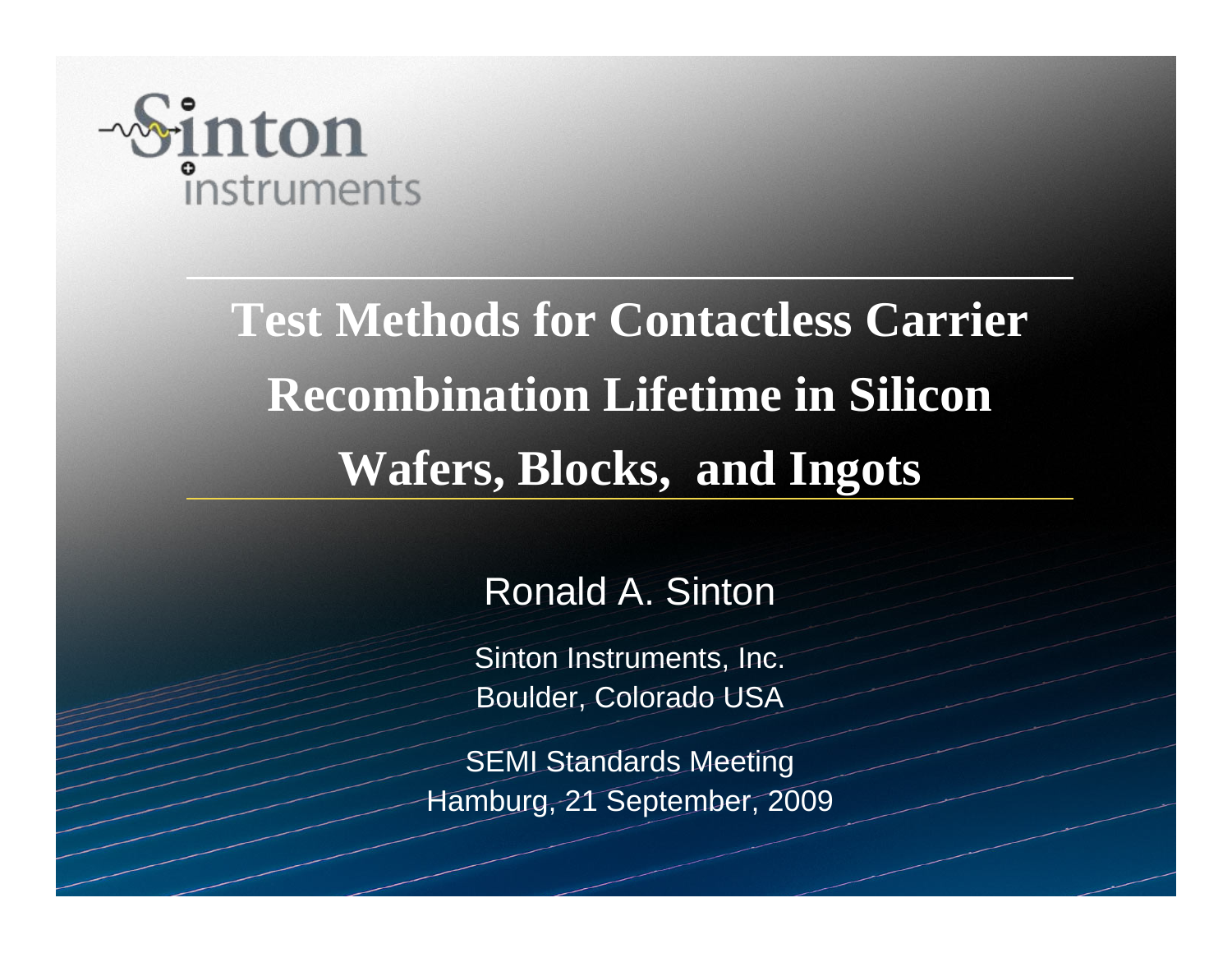Explore, evaluate, discuss, and create consensus-based standard measurement methods, specifications, guidelines, and practices that, through voluntary compliance, will promote mutual understanding and improved communication between users and suppliers of photovoltaic manufacturing equipment, materials and services to enhance the manufacturing efficiency and capability *so as to reduce manufacturing cost of the photovoltaic (PV) industry*. "

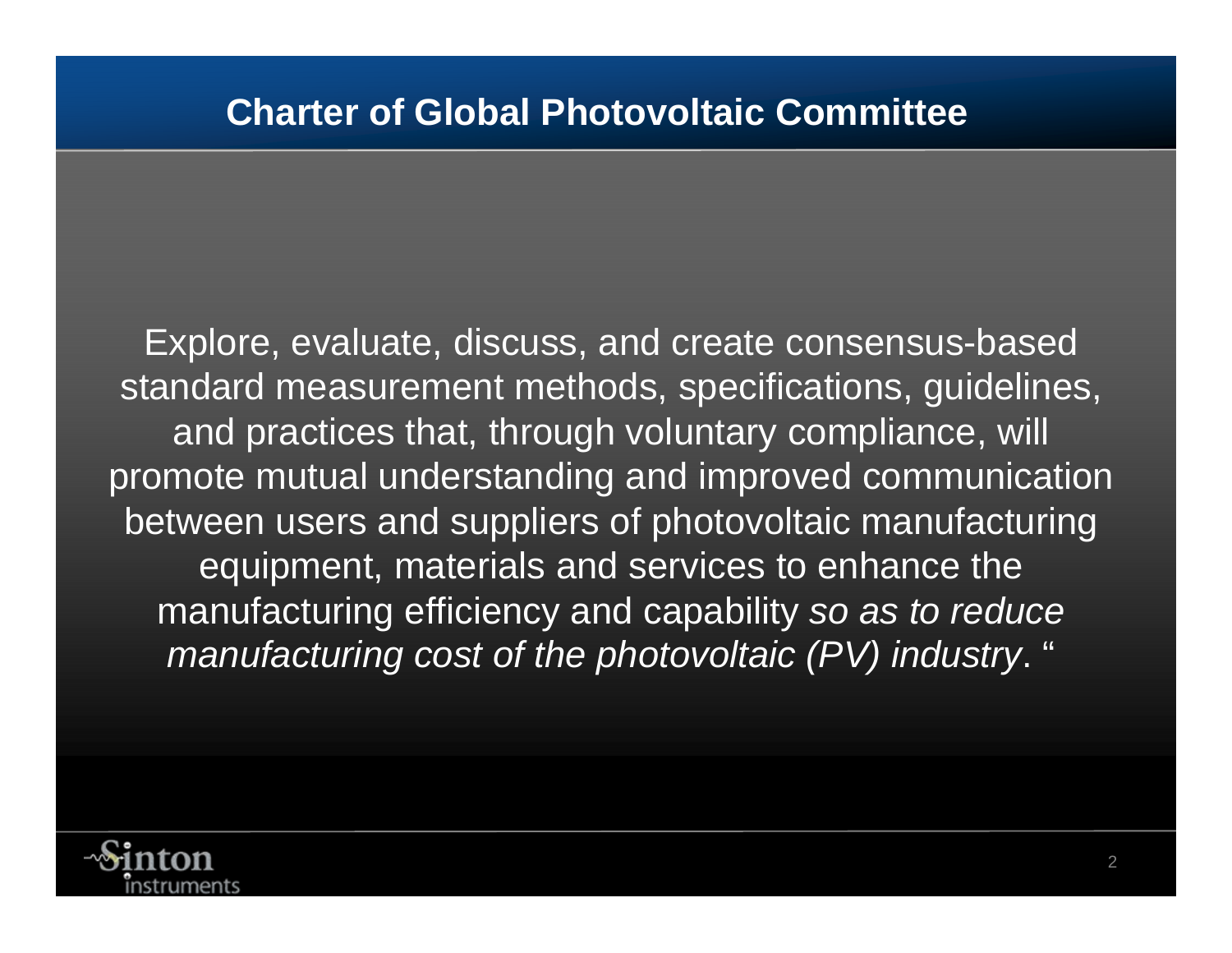# **Carrier Recombination Lifetime**



Carrier-recombination lifetime: The central parameter to the device design, production, and process control for silicon solar cells.

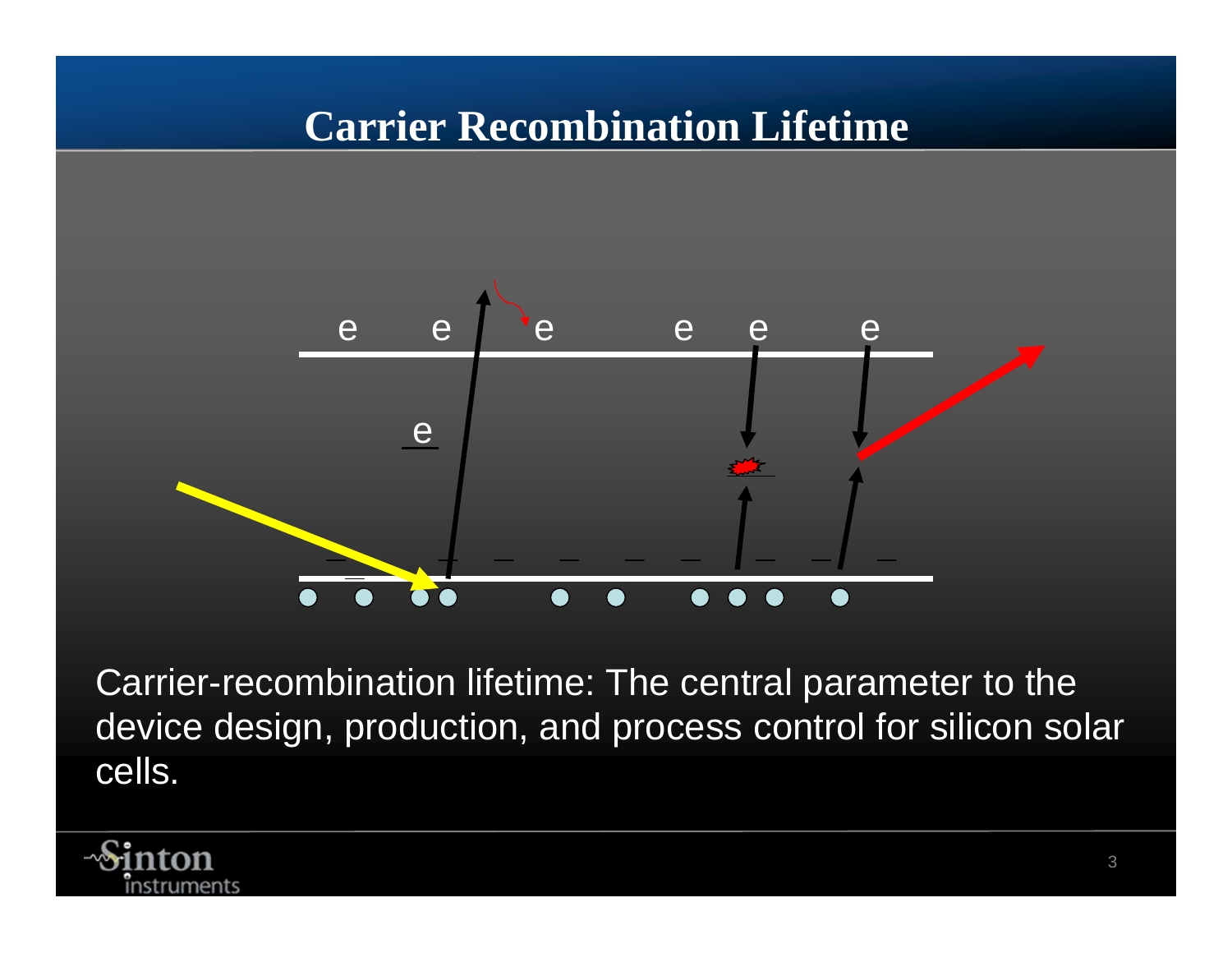# **Why measure lifetime?**

**-After crystal growth: Process monitoring of feedstock contamination, contamination from crucible, bad growth conditions.** 

**-After wafering: Qualify wafers for sale or purchase.**

**-After dopant diffusion: Monitor the quality of the dopant diffusion, check for chemical contamination, verify bulk lifetime, estimate final solar cell efficiency.**

**-After nitride deposition: Monitor nitride quality, optimize firing parameters for bulk and surface passivation quality.**

**-R&D: For use in characterizing bulk lifetimes and surface passivations. Input data for cell design and process optimization.**

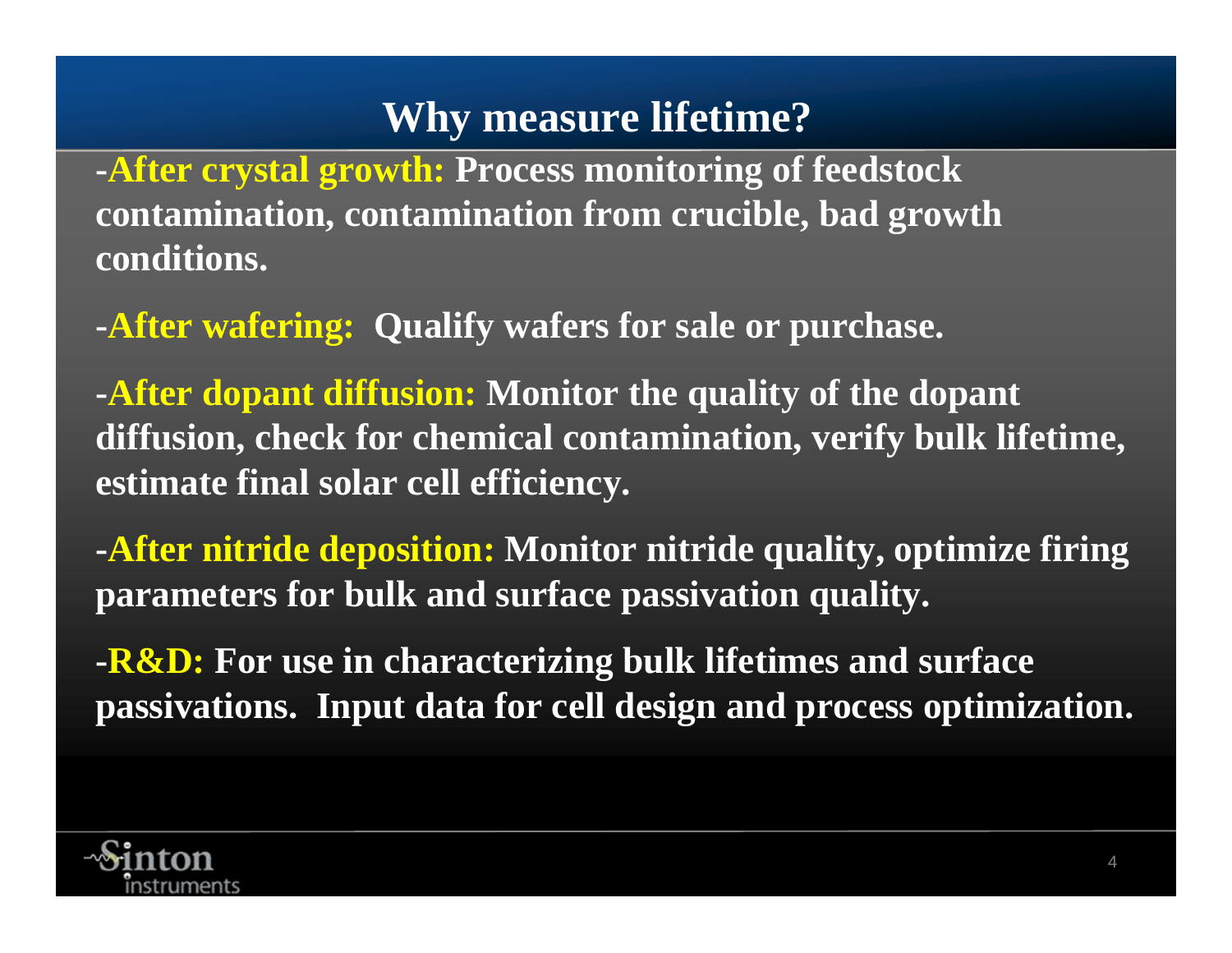**Metallic Impurities: Fe, Cr, Al, Au, Cu, others.**

**Can be from feedstock, crucible, gas contamination, chemical contamination.**

**Other defects: In boron CZ, B:O pairs, oxygen precipitates Crystalline defects: dislocations, grain boundaries**

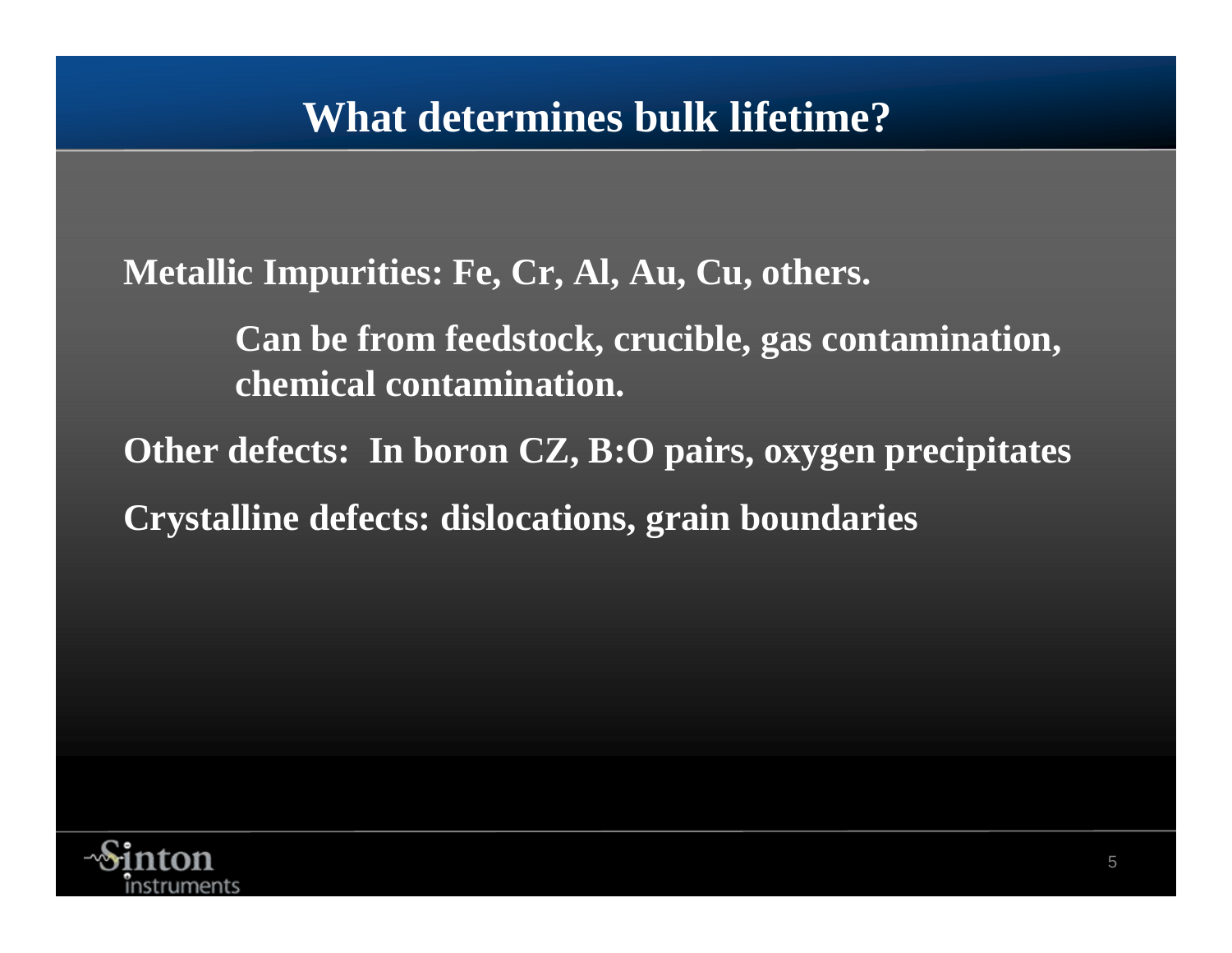# **What determines measured lifetime?**

- **-Bulk lifetime**
- **-Surface Recombination**
- **-Wafer thickness**
- **-Dopant-diffused region recombination**
- **-Diffusion of excess carriers in the wafer or block**

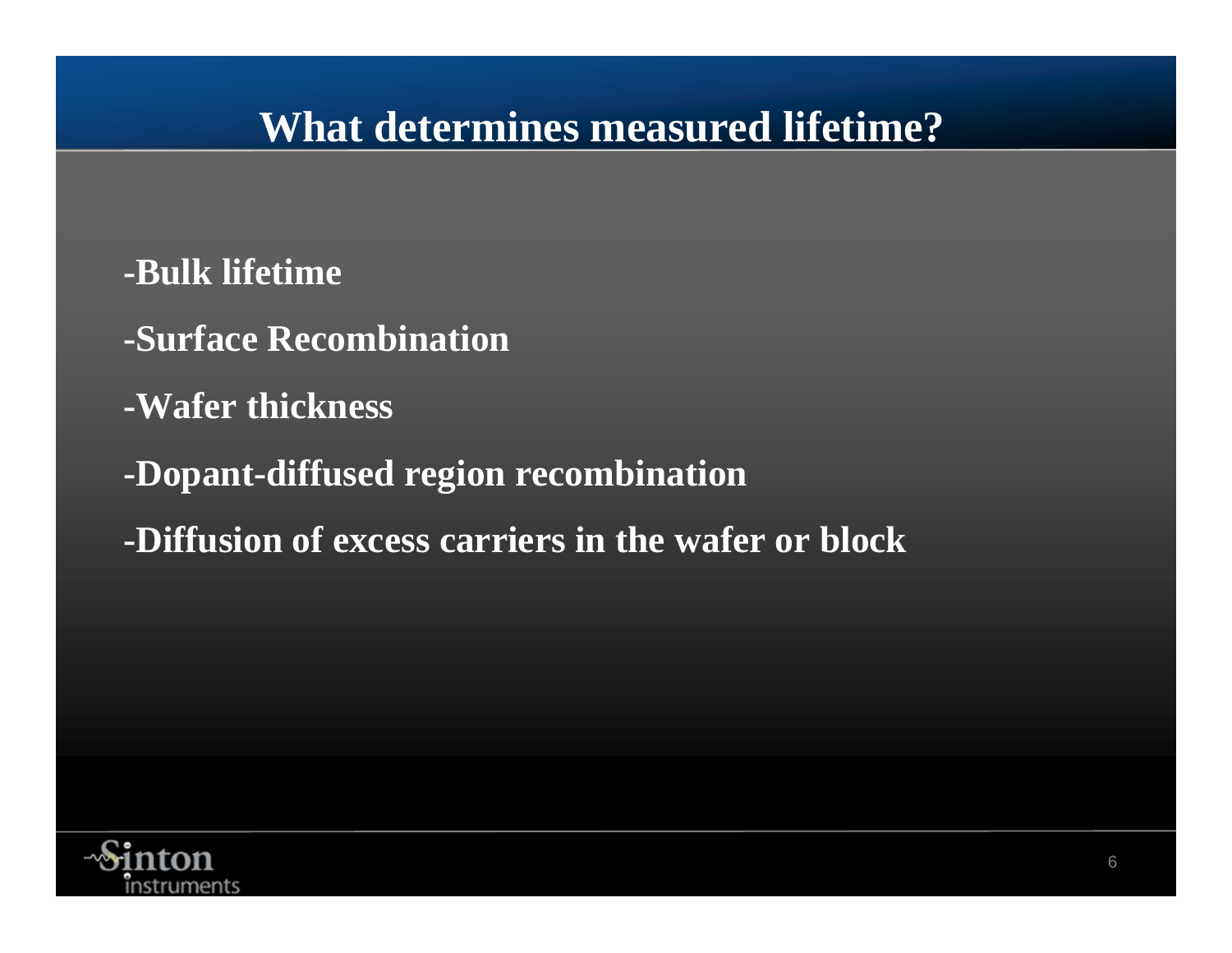**What are the excess carrier recombination lifetime and excess-carrier density ranges that are important for solar cells?** 

# **Lifetime: 0.1 to 10,000**  μ**s Carrier Density: 1x1013 to 5x1016 cm-3**

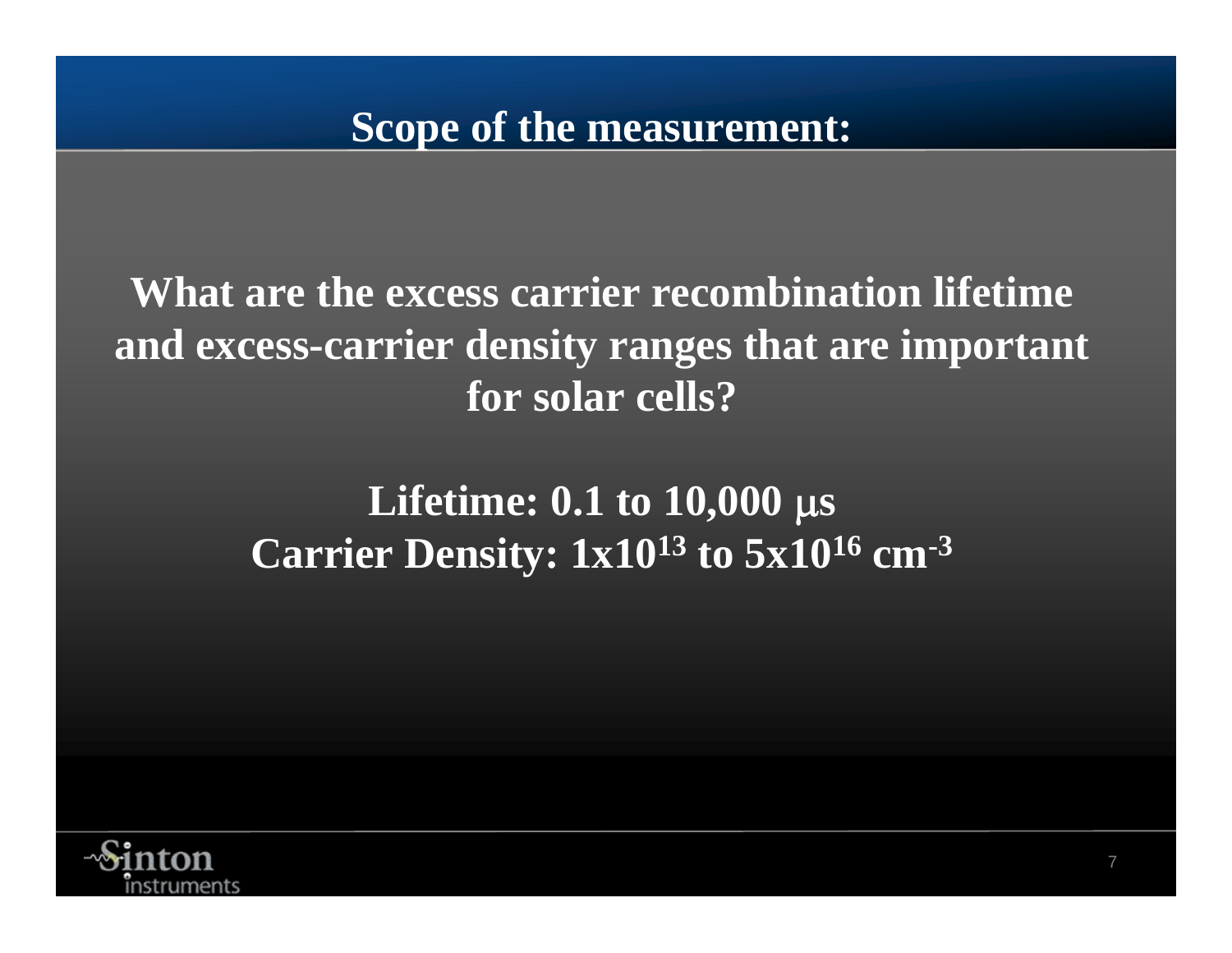# **Carrier Recombination Lifetime: 0.1 to 10,000**  μ **s**



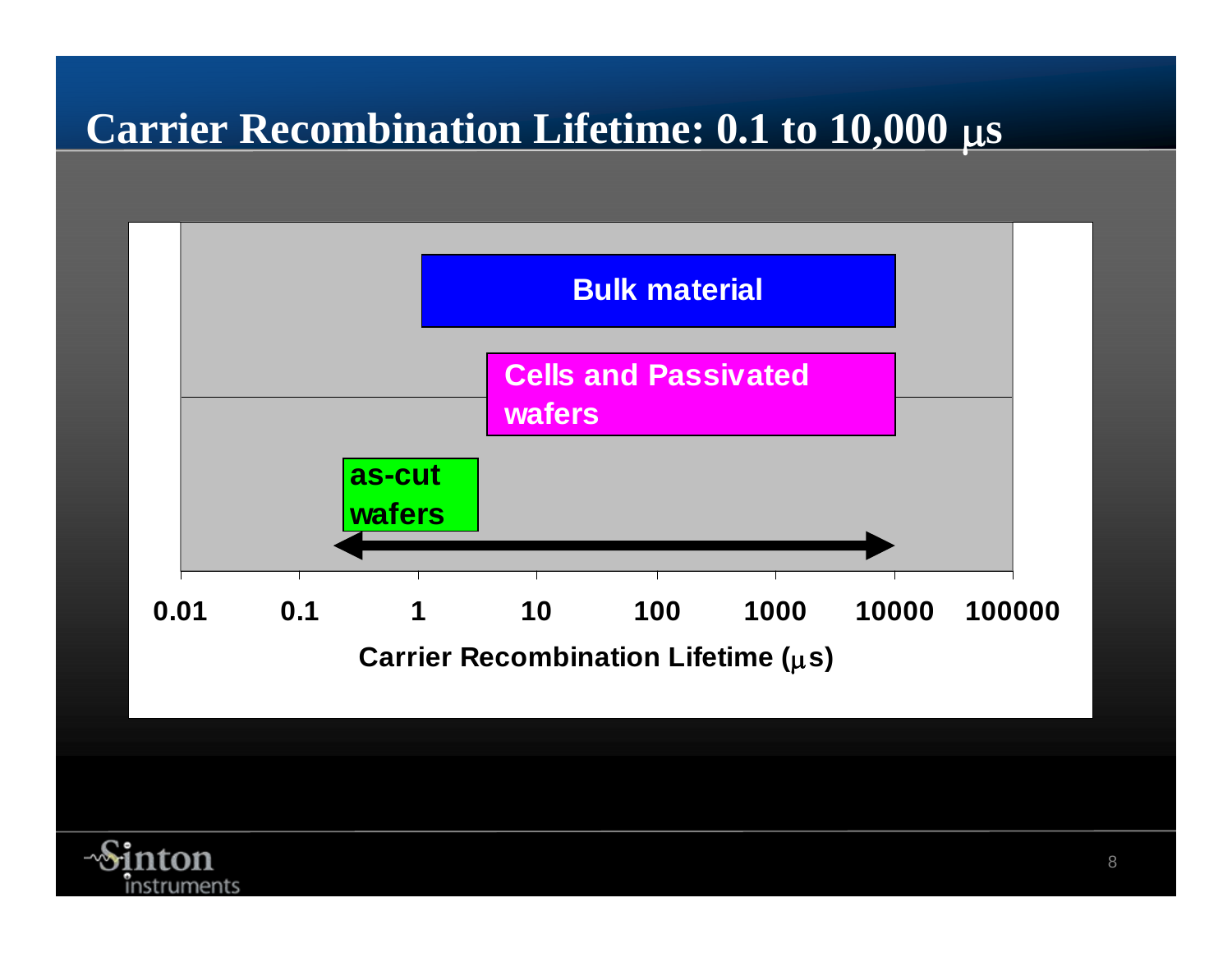#### **Silicon Solar Cell I-V Curves**

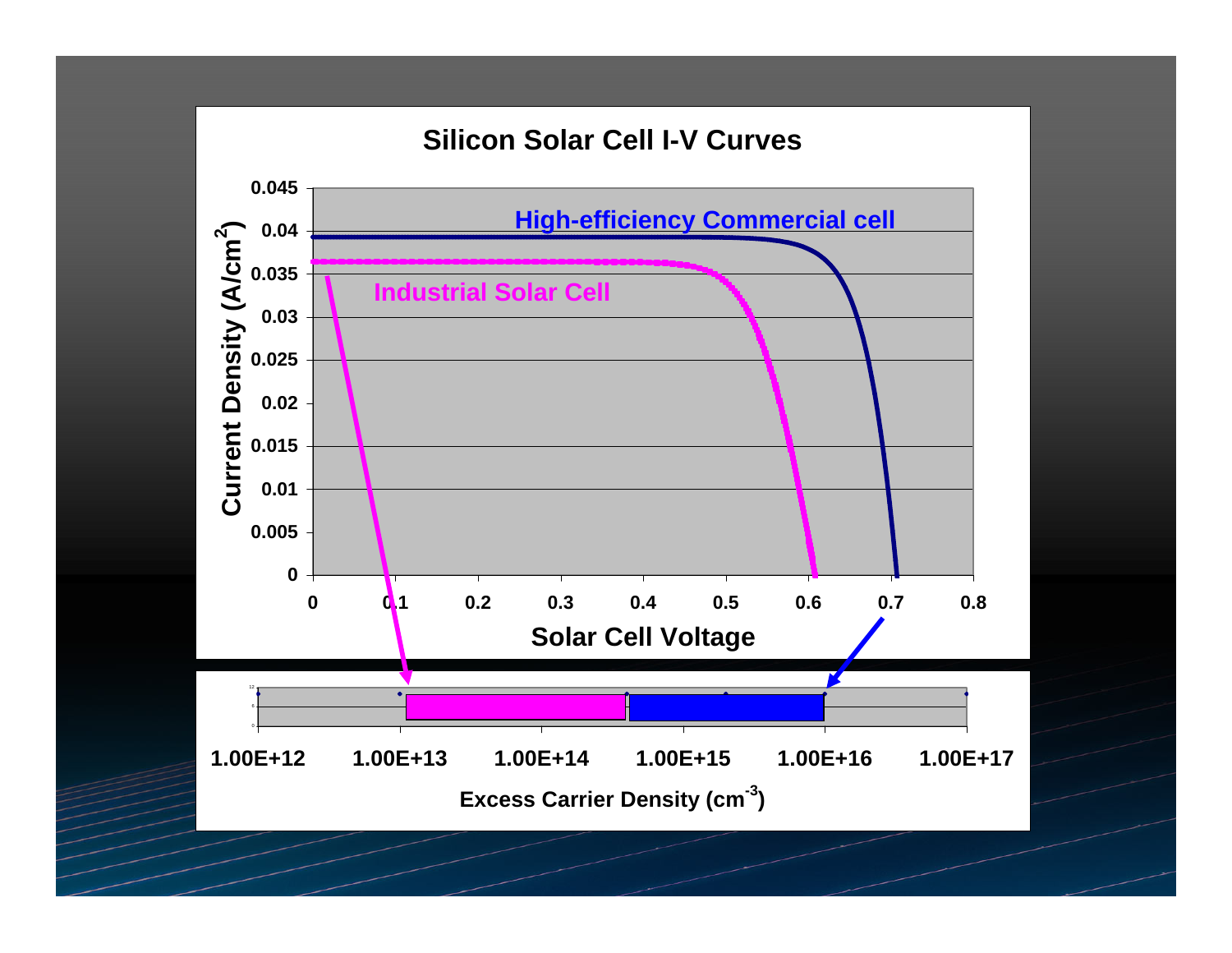#### **Injection level dependence of the Effective Excess-Carrier Recombination Lifetime**



**Excess carrier density (cm-3)**

**Fig. 1. The modeled recombination lifetime of a 3-ohm-cm B-doped CZ sample after degradation of the B:O defect[1]. This curve is based on recombination parameters from the studies of Bothe [1].**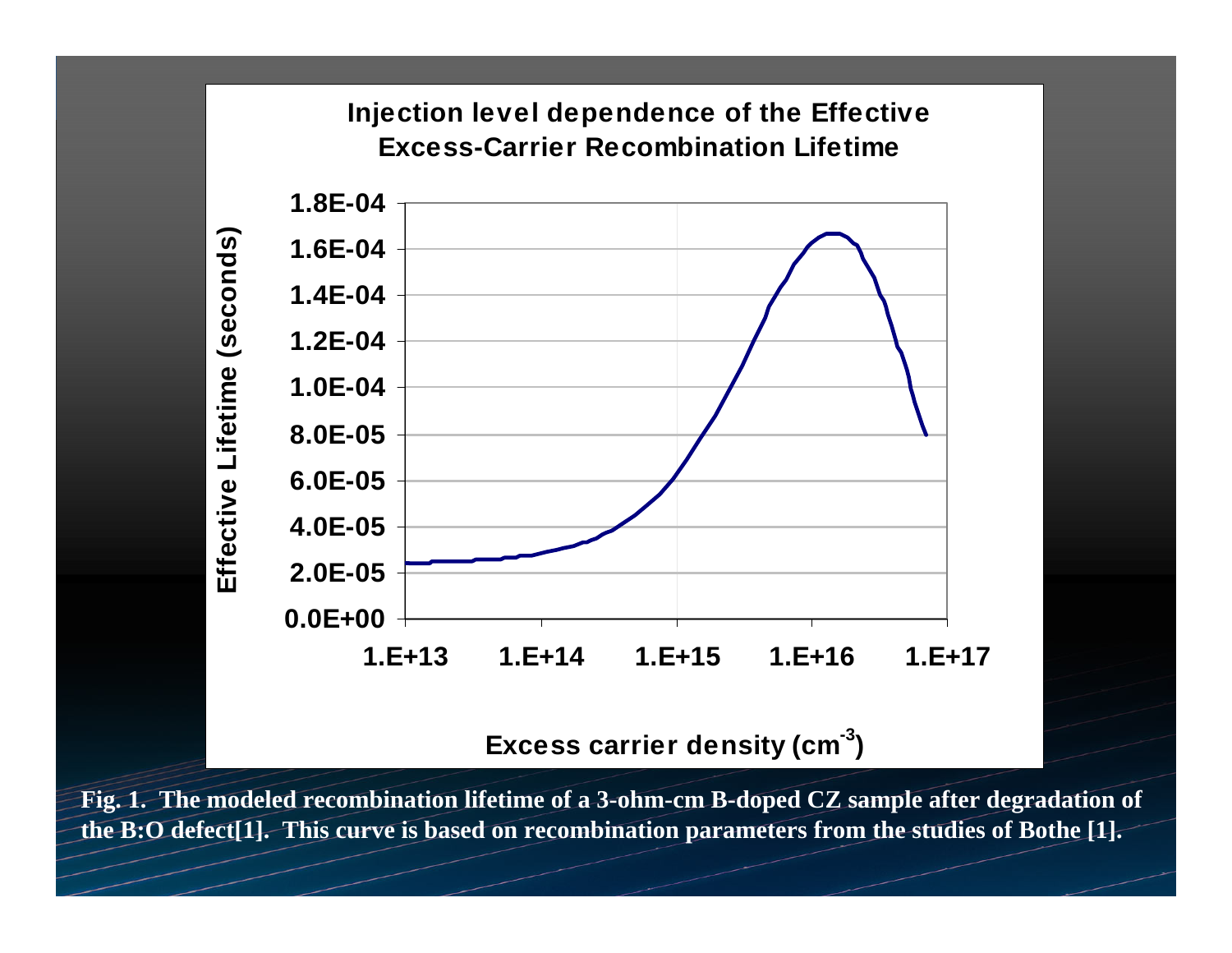# **How To Write a "Lifetime" Test Method?**

- **1) Develop a consensus: How should lifetime be measured so that the results are physically relevant for silicon solar cells and can be compared between laboratories, institutes, and industrial companies using different measurement methods?**
- **2) Submit a document to become a test method.**

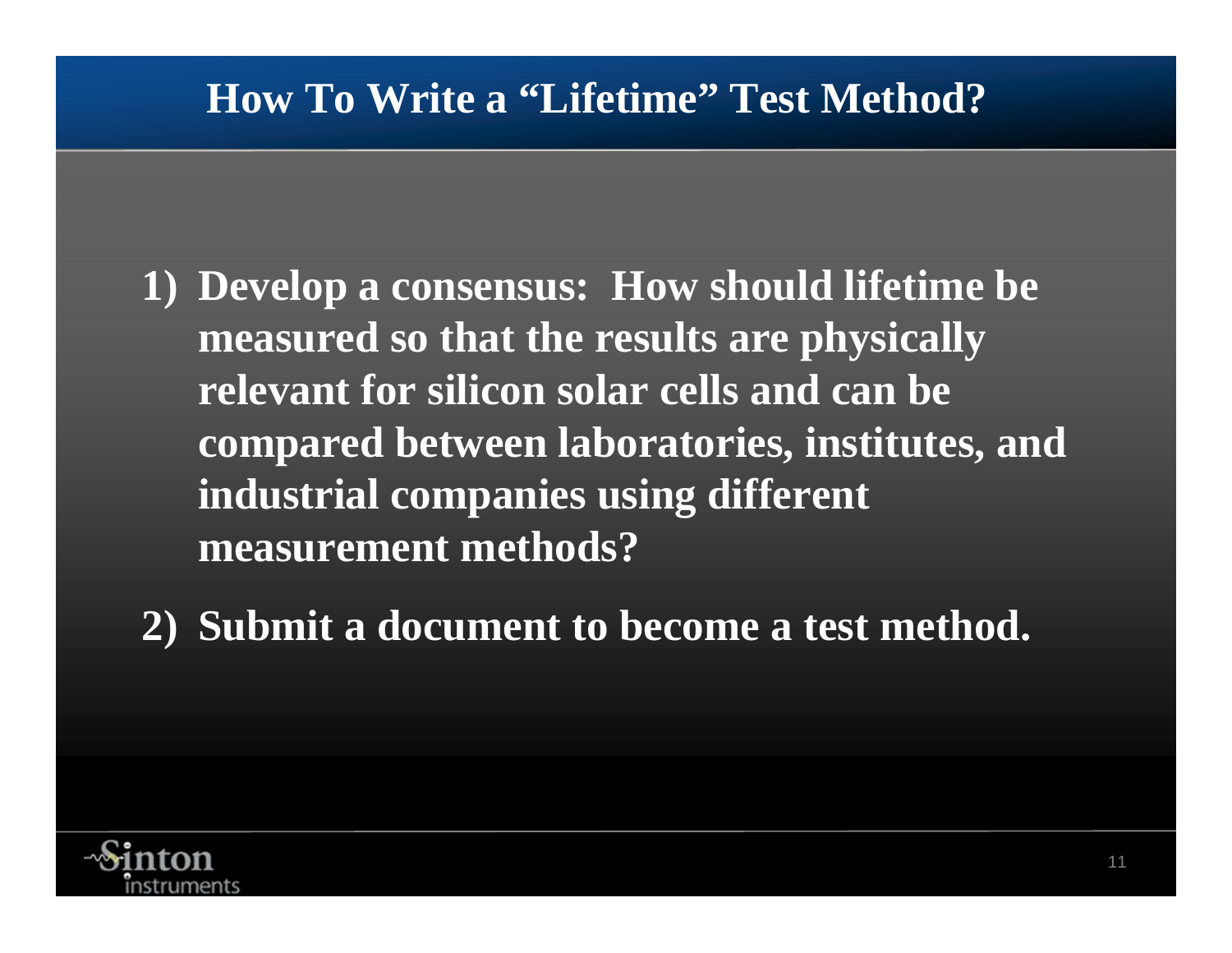# **Consensus: White Paper**

**1) General framework for a lifetime measurement and interpretation (sensor-type independent).**

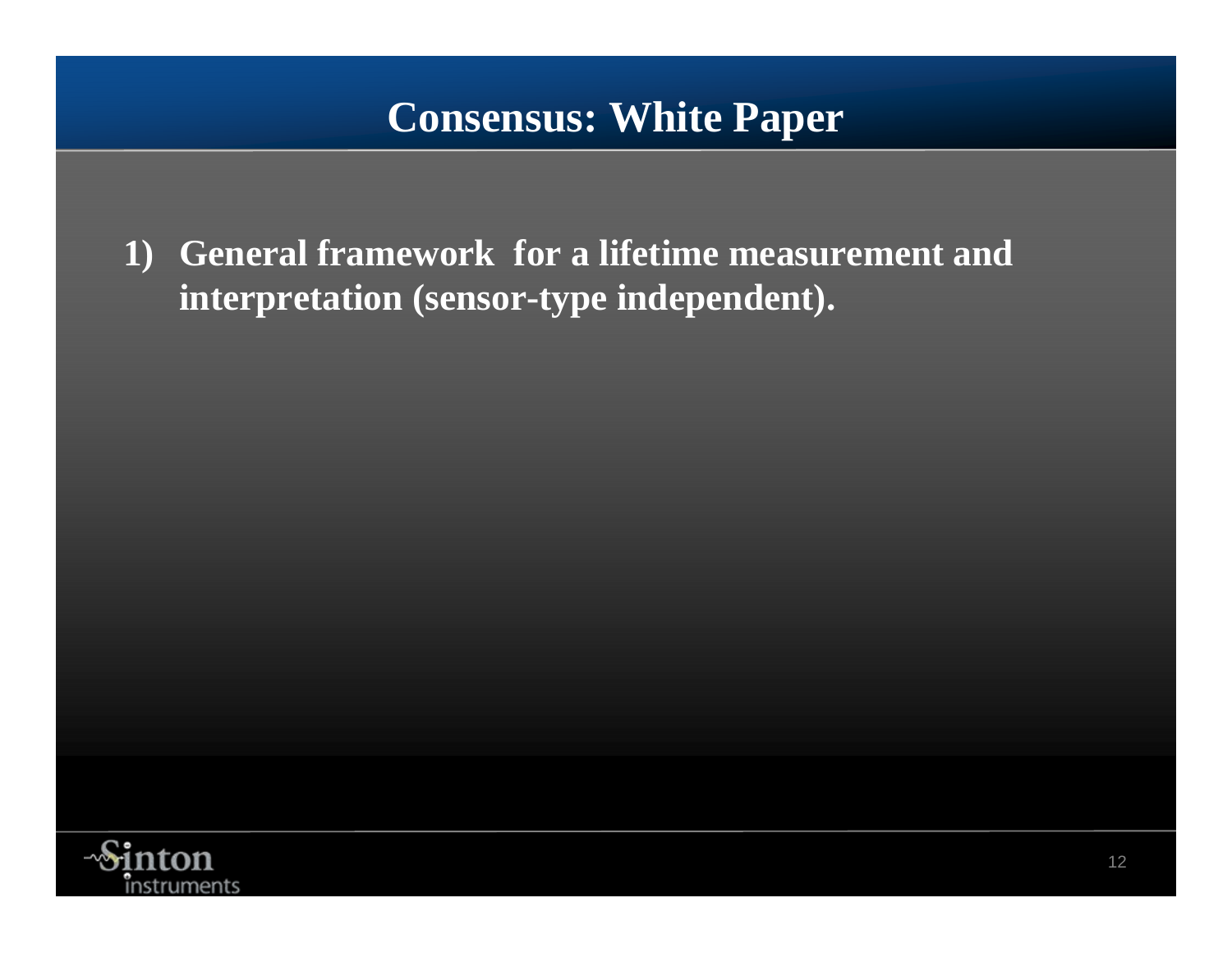# **Contributors (white paper comments)**

**K. Bothe ISFH, Germany:**  μ**-pcd, PhotoLuminescence, RFpcd, RF-QSSPC, Infra-red Lifetime Mapping.**

**T. Roth, Fraunhofer ISE, Germany:**  μ**-pcd, PL, RF-pcd, CDI, RF-QSSPC, QSSPL.**

**W. Warta: Fraunhofer ISE (same tool experience).**

**R. M. Swanson, SunPower Corp**, **USA.**

**R. Falster: MEMC.**

**S. Johnston: NREL USA:**  μ**-pcd, RF-pcd, RF-QSSPC, PL. K. Lauer, CiS Mikrosensorik, Germany:**  μ**-pcd, QSSPC. J. Nyhus, REC, Norway:**  μ**-pcd, luminescence, QSSPC. T. Trupke, BT Imaging, Australia: PL, QSSPC, QSSPL, Imaging PL.**

**L. Janssen, Solland, Netherlands: QSSPC,**  μ**-pcd. N. Stoddard, BP Solar**

**A. Cuevas, Australian National University, QSSPC.**

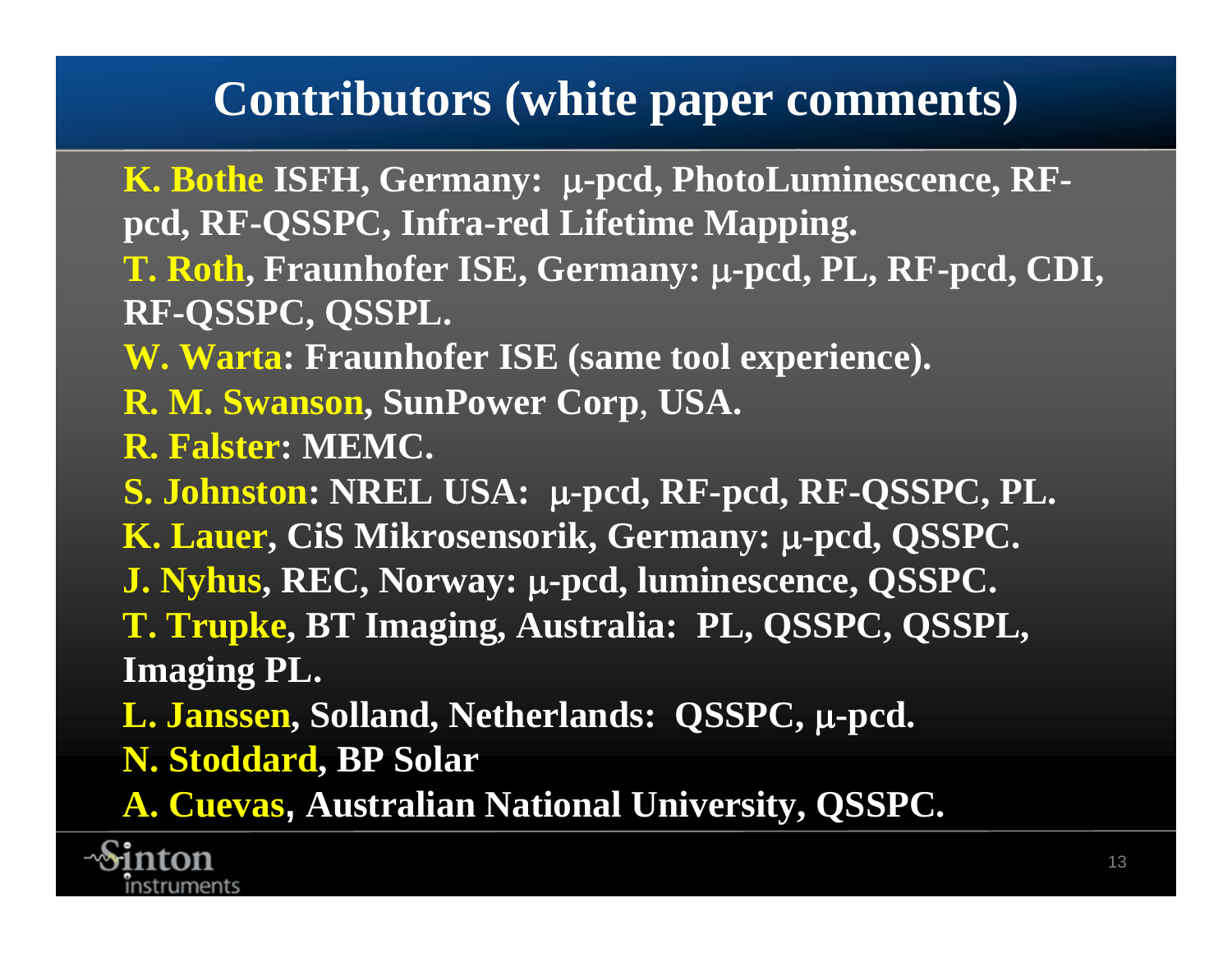# **Contactless Carrier-Lifetime Measurement in Silicon Wafers, Ingots, and Blocks**

- **1 Introduction**
- **2 Measurement of carrier recombination lifetime in a sample.**
- **3 The interpretation of lifetime data on wafers**
- **4 Interpretation of Lifetime Data Taken on Ingots or Blocks**

**Table 1. List of contactless sensors in relatively widespread use in 2009 for determining lifetime in silicon using the described measurement methodology.**

**Table 2. Parameters that should be reported from a lifetime measurement to make it unique and reproducible between labs and different measurement techniques.**

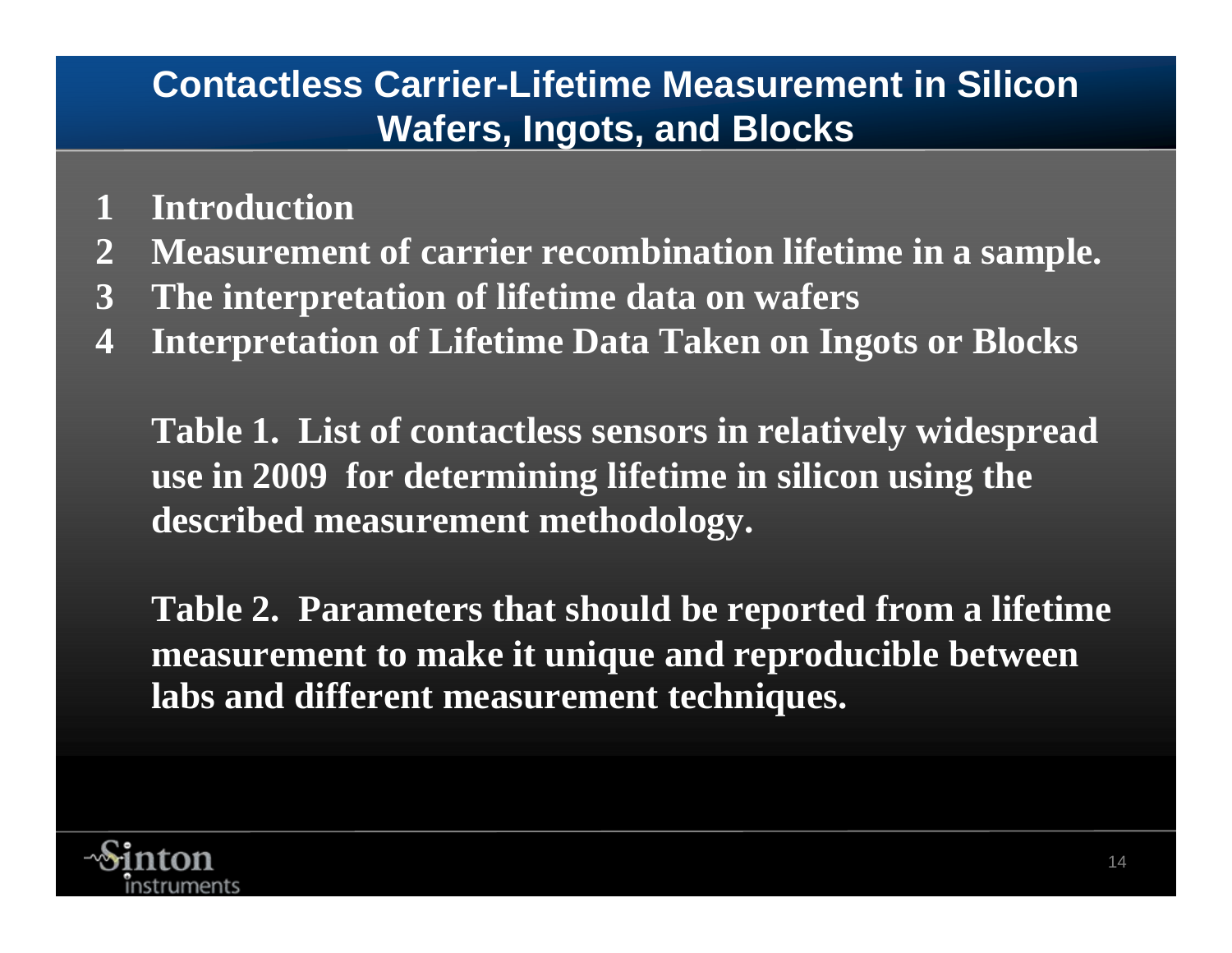# **Contactless Carrier-Lifetime Measurement in Silicon Wafers, Ingots, and Blocks**

- **5 Specific Example, Description of RF-photoconductance test method. (Very brief description).**
- **6 References:**

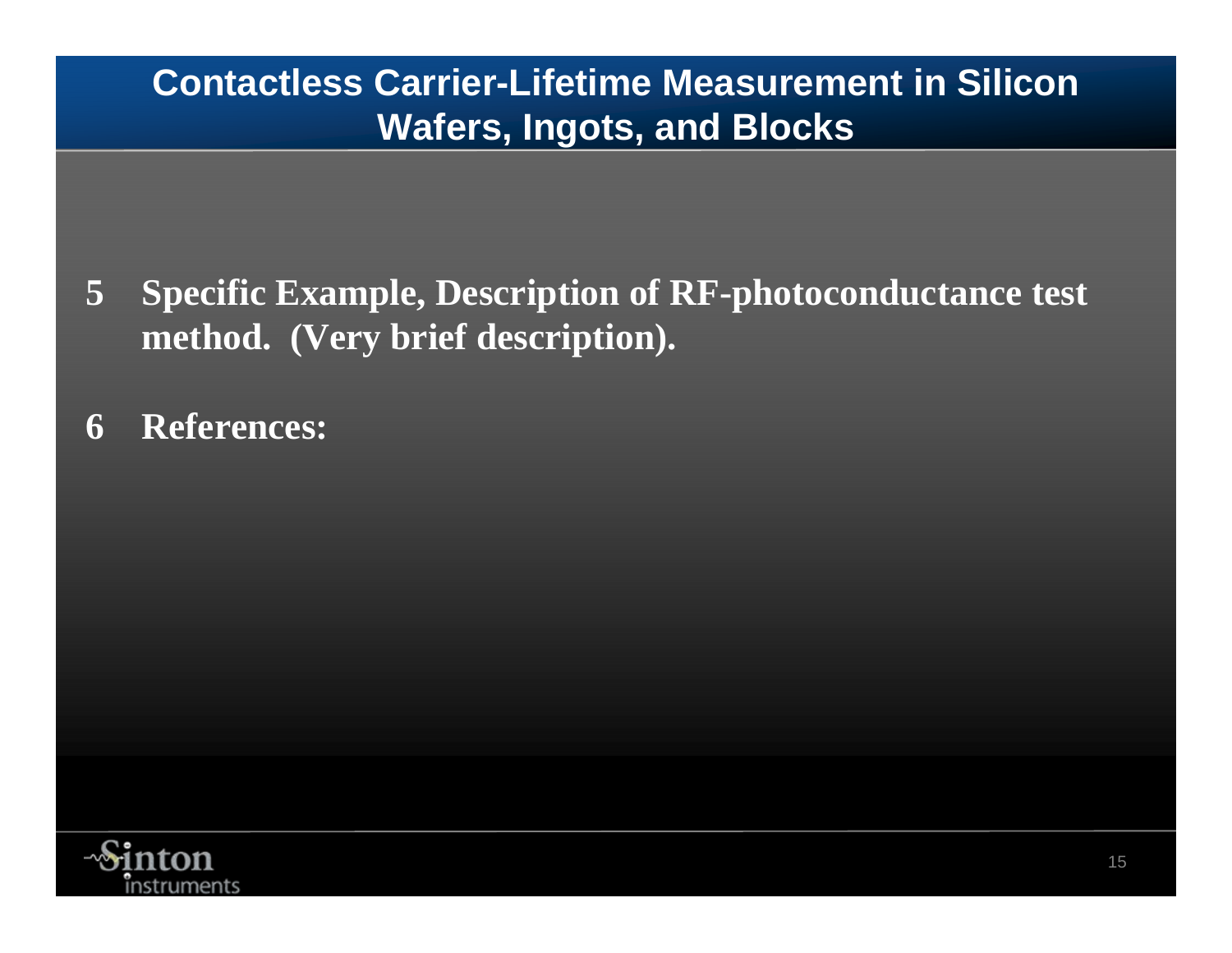# **Steady-State Excess Carrier Lifetime**



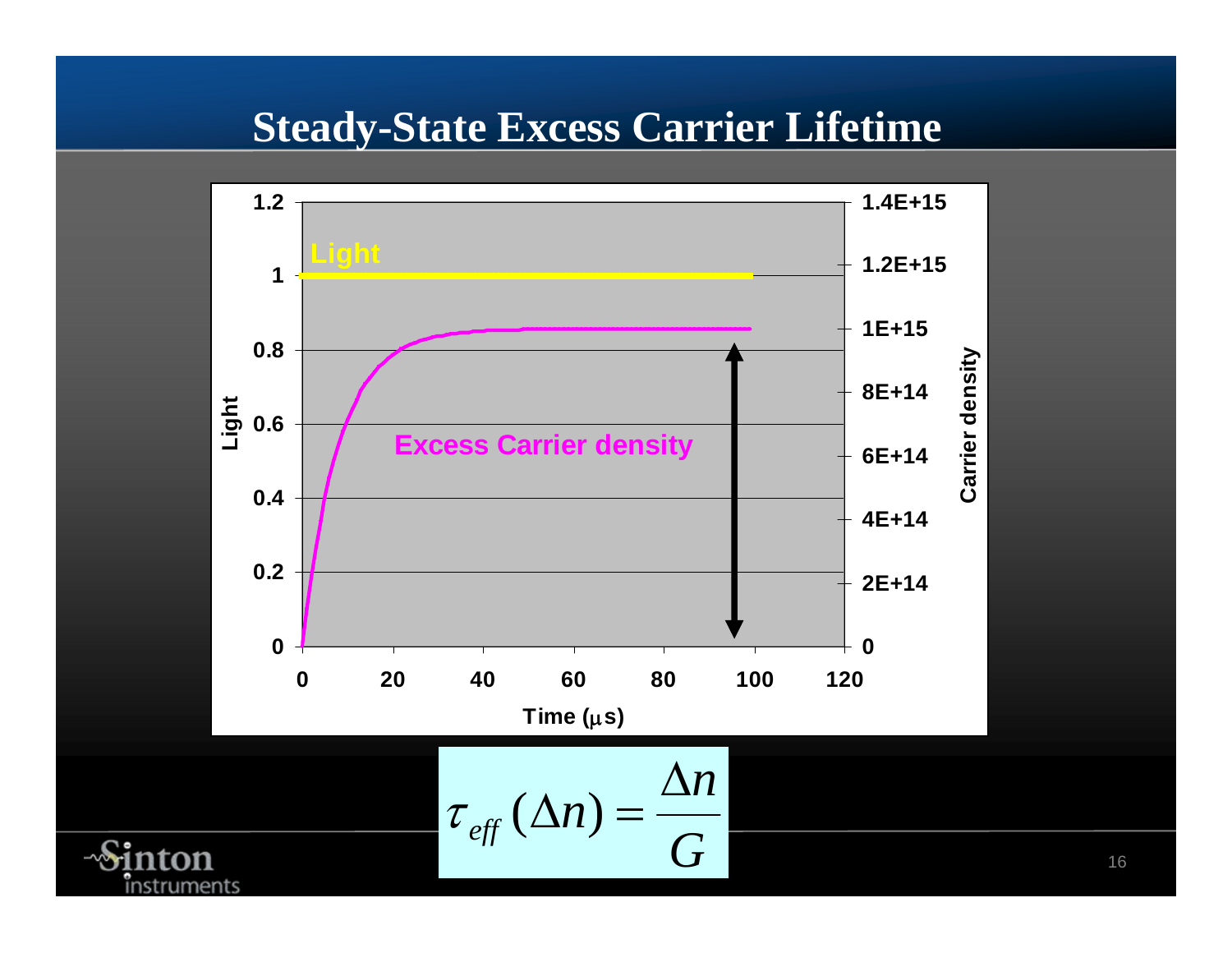# **Transient Excess Carrier Lifetime**



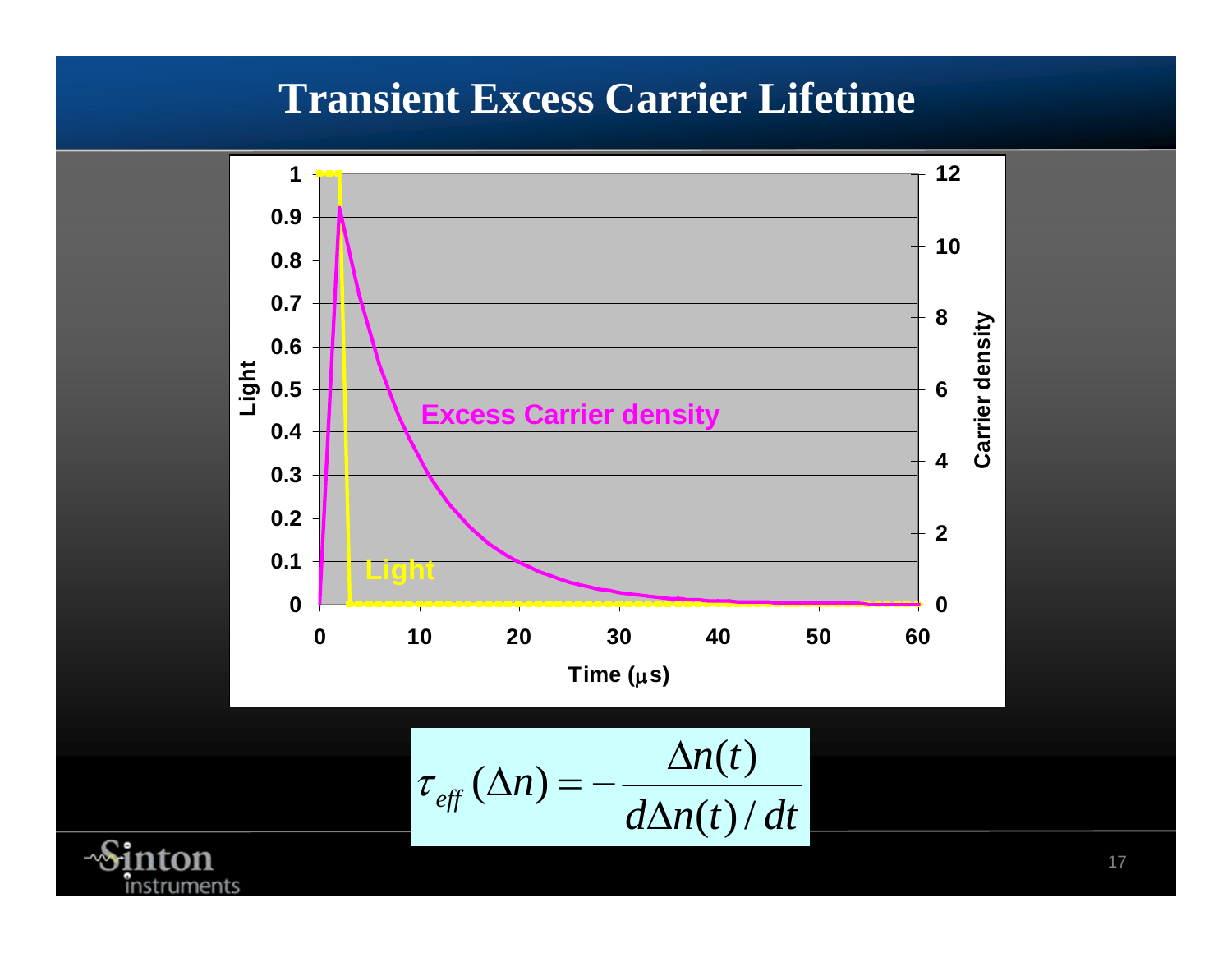### **Generalized Quasi-Steady-State Excess Carrier Lifetime**

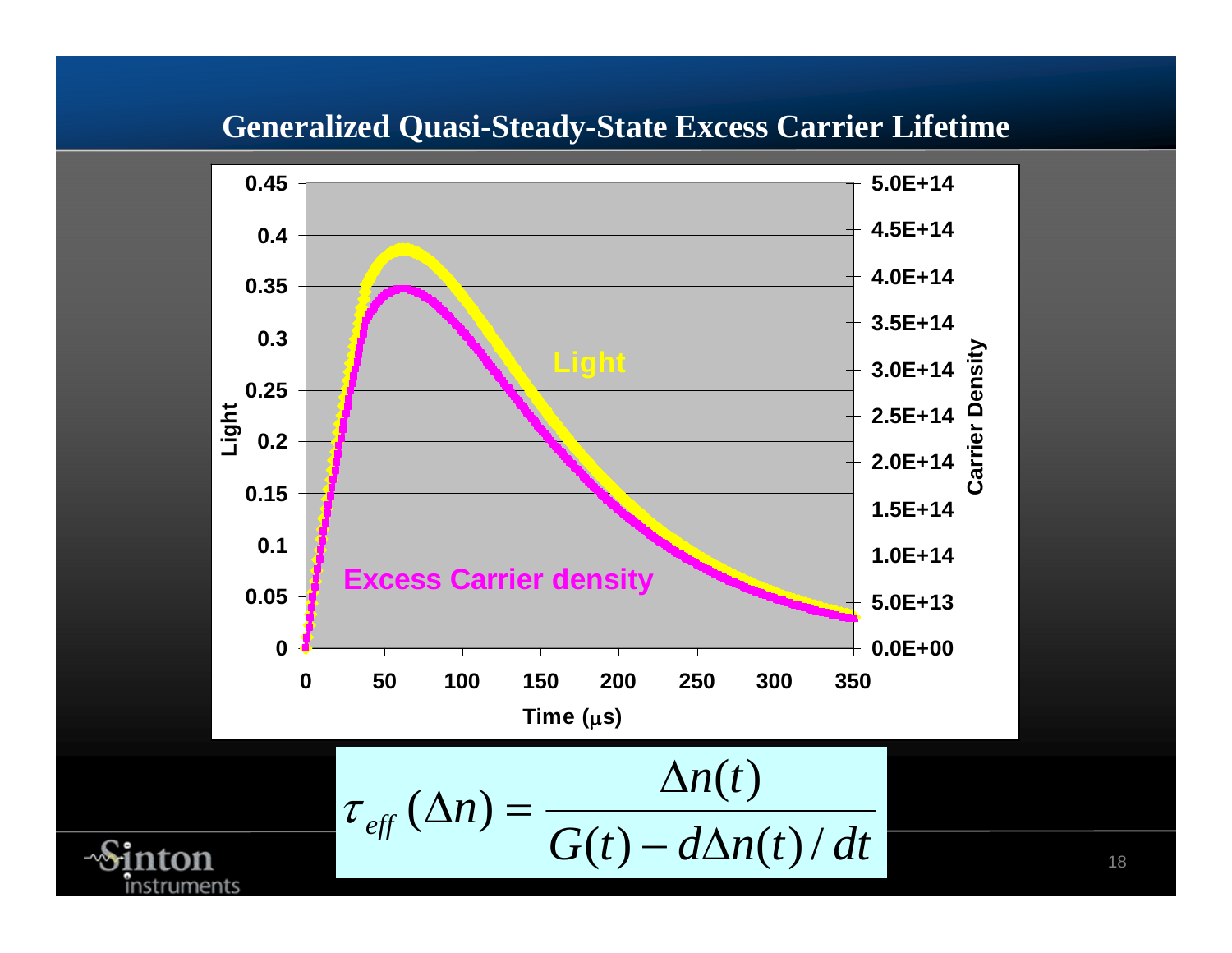#### **Injection level dependence of the Effective Excess-Carrier Recombination Lifetime**



**Excess carrier density (cm-3)**

**Fig. 1. The modeled recombination lifetime of a 3-ohm-cm B-doped CZ sample after degradation of the B:O defect[1]. This curve is based on recombination parameters from the studies of Bothe [1].**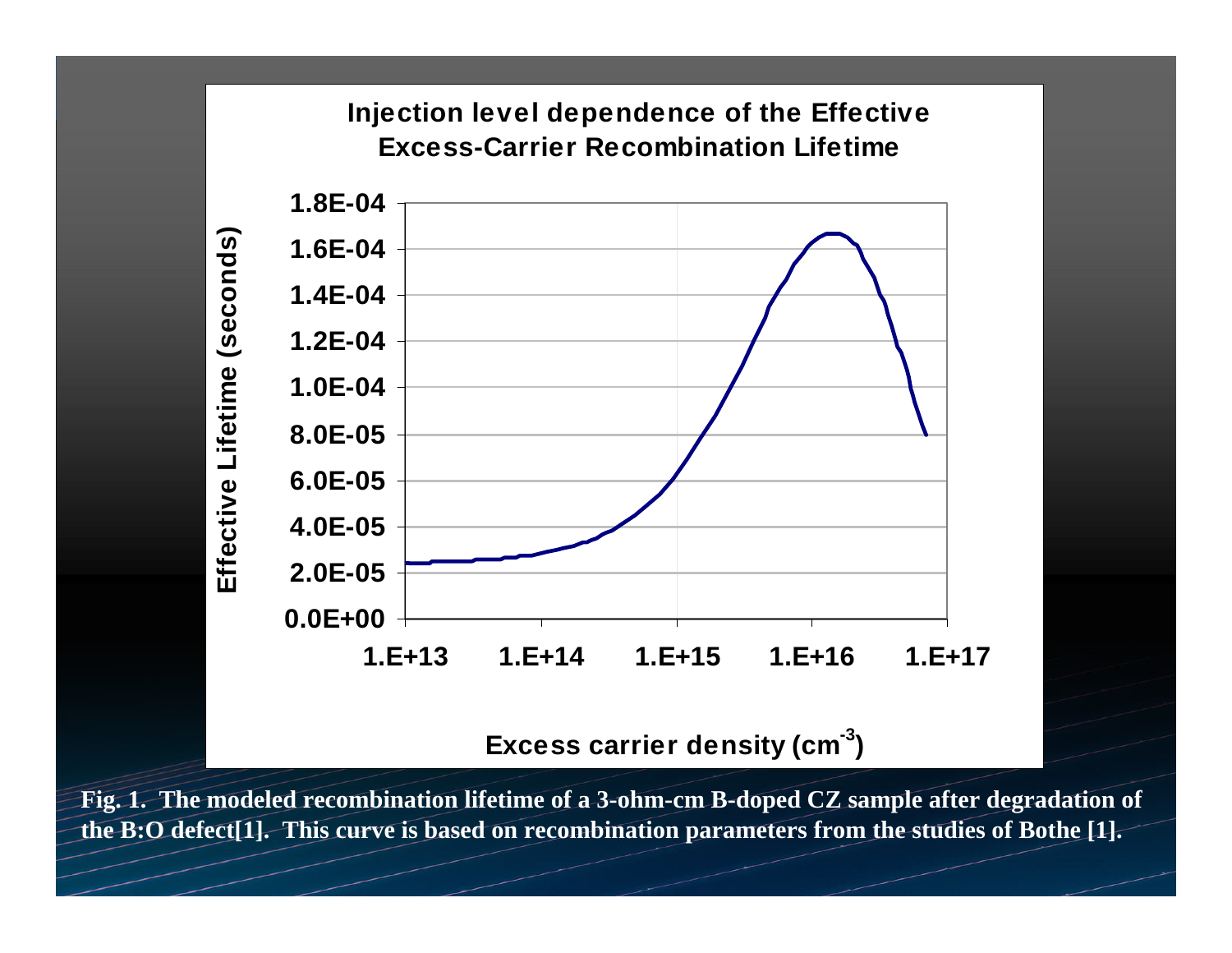## Table 1. List of contactless sensors in relatively widespread use in 2009 for determining lifetime in silicon

| <b>Method</b>            | How is excess carrier<br>density sensed?                                                                                                                                | <b>Issues: Pros / Cons</b>                                                                                                                                                                                                                                            |
|--------------------------|-------------------------------------------------------------------------------------------------------------------------------------------------------------------------|-----------------------------------------------------------------------------------------------------------------------------------------------------------------------------------------------------------------------------------------------------------------------|
| <b>RF-QSSPC</b>          | <b>Eddy current sensing of</b><br>Photoconductance<br>Conversion to ∆n using known<br>mobility function                                                                 | Simple calibration that is valid for a wide range of<br>samples. Requires mobility and photogeneration<br>calculation or measurement. Non mapping or<br>coarse mapping only. Trapping and Depletion<br><b>Region Modulation artifacts at low carrier density.</b>     |
| <b>RF Transient</b>      | <b>Eddy current sensing of</b><br>Photoconductance<br>Conversion to ∆n using known<br>mobility function                                                                 | Simple calibration. Can be subject to trapping and<br><b>DRM</b> artifacts at low carrier density                                                                                                                                                                     |
| <b>ILM/CDI</b>           | IR free-carrier absorption or emission.                                                                                                                                 | <b>High-resolution imaging capability. Surface</b><br>texture complicates interpretation, subject to<br>trapping and DRM artifacts                                                                                                                                    |
| $\mu$ -PCD               | Microwave reflectance sensing of<br>photoconductance. Carrier density<br>can be set by bias light, or by<br>injecting known number of photons in<br>a very short pulse. | High-resolution mapping capability. Non-linear<br>detection of photoconductance in some injection-<br>level or dopant ranges, skin-depth comparable to<br>sample thickness in some cases. DRM and<br>trapping artifacts at low carrier density.                       |
| <b>Photoluminescence</b> | Band-gap light emission, model for<br>coefficient of radiative emission.<br>Model for re-absorption.                                                                    | Artifact-free data available even below the intrinsic<br>carrier density. Used in both non-imaging and<br>high-resolution imaging applications. Strong<br>doping dependence, photon reabsorption depends<br>on surface texture, detector EQE, and wafer<br>thickness. |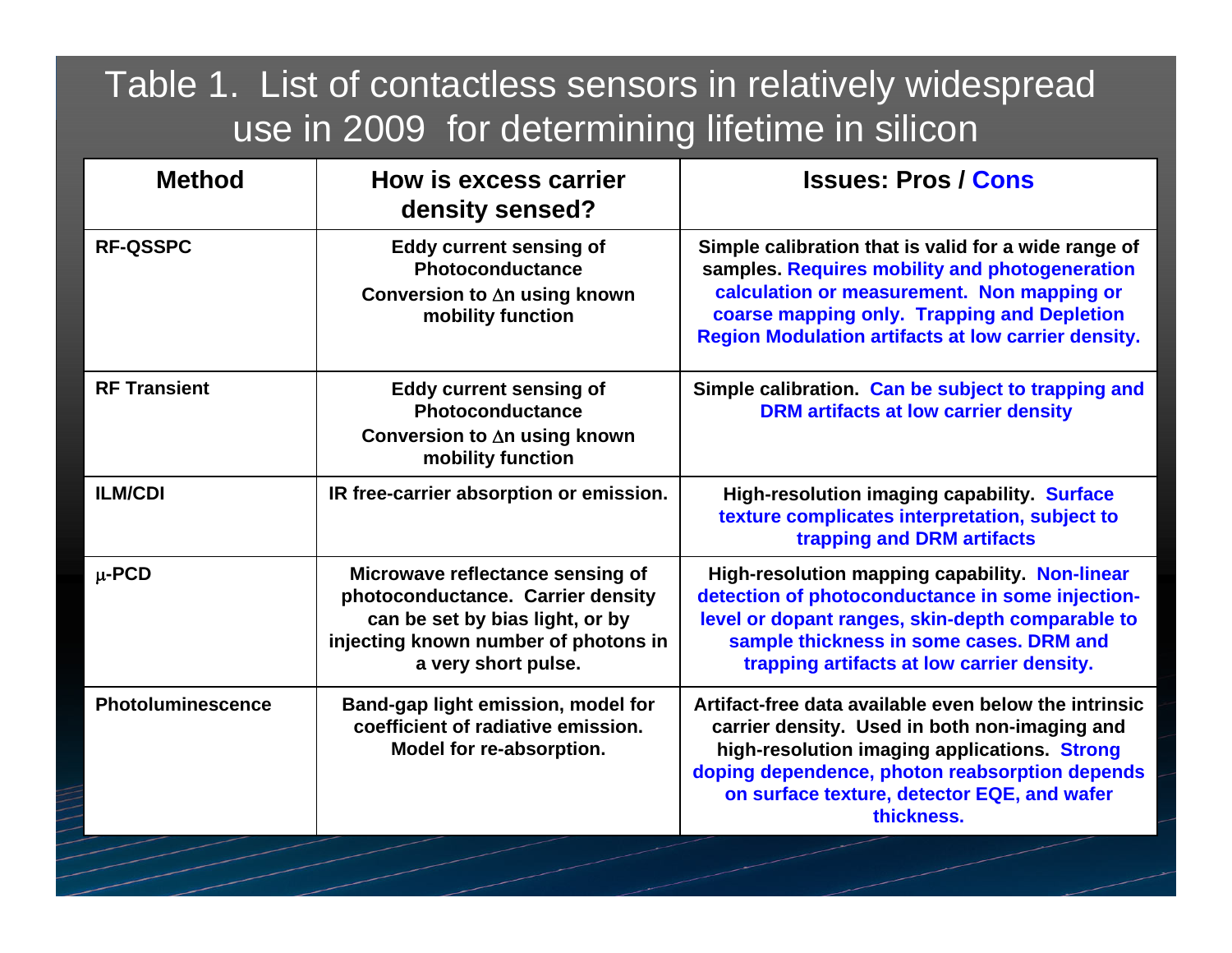# **Interpretation of lifetime data**



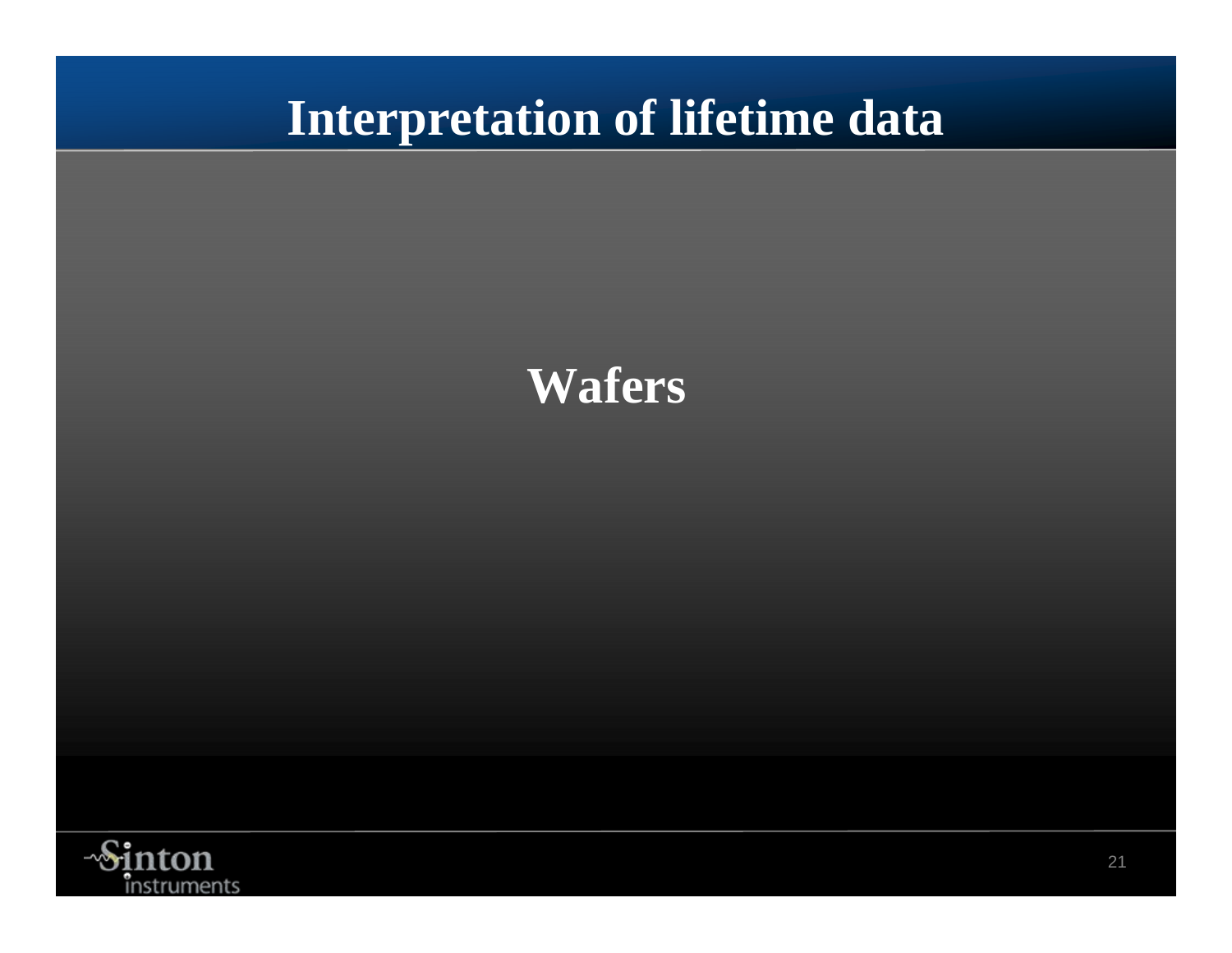# **Carrier Recombination Lifetime: Surface Recombination**



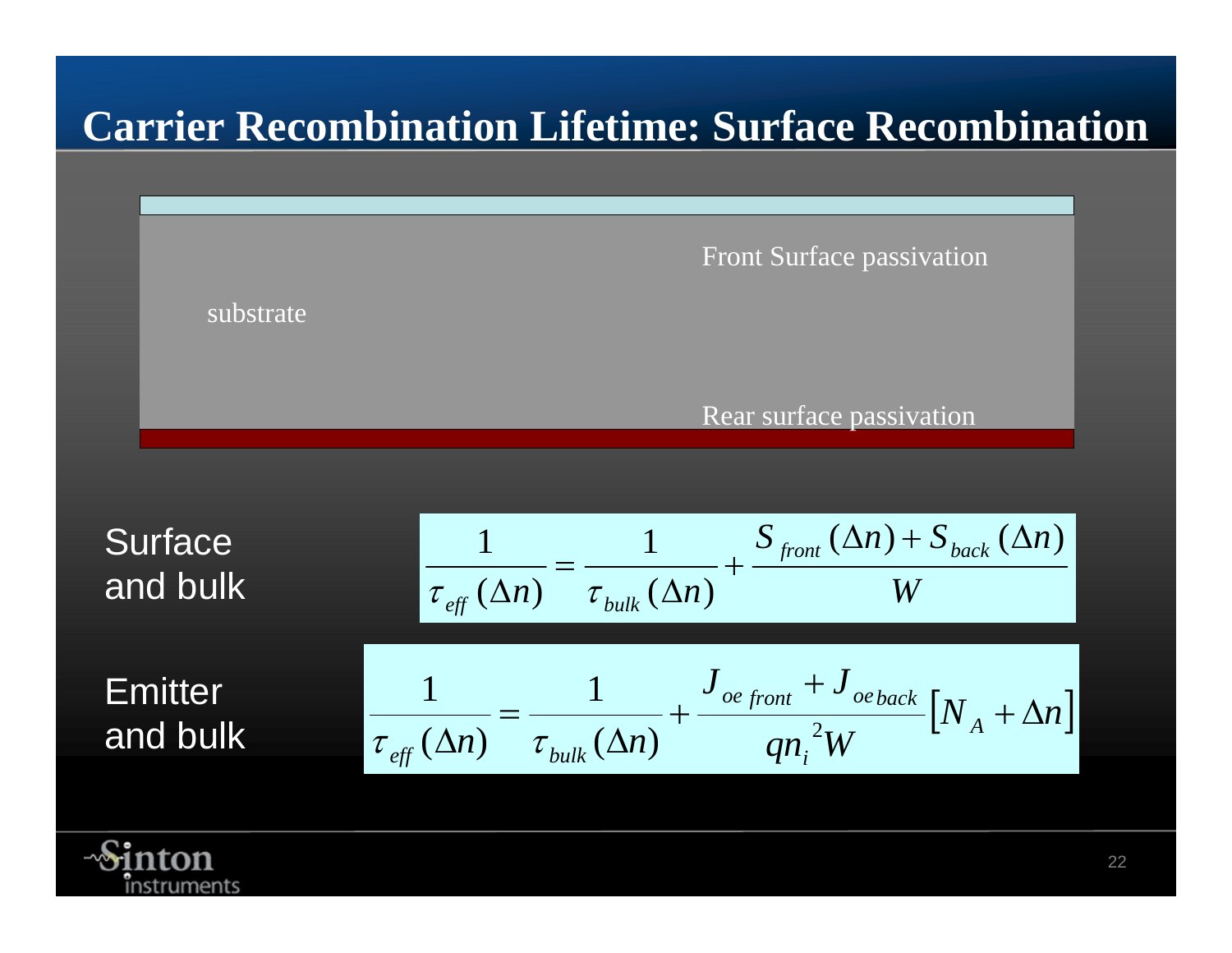# **Carrier Recombination Lifetime: Surface Recombination**



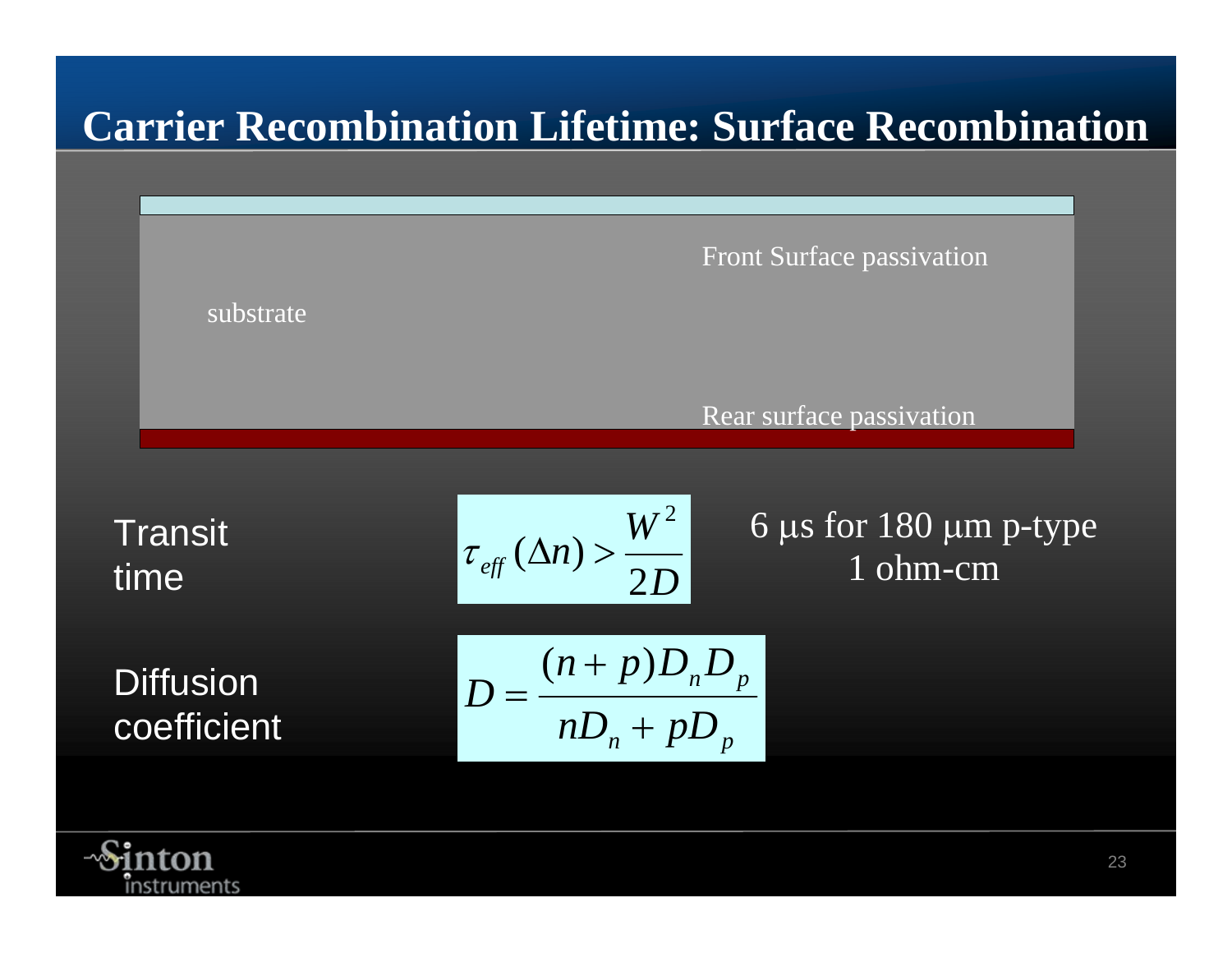#### **Silicon Solar Cell I-V Curves**

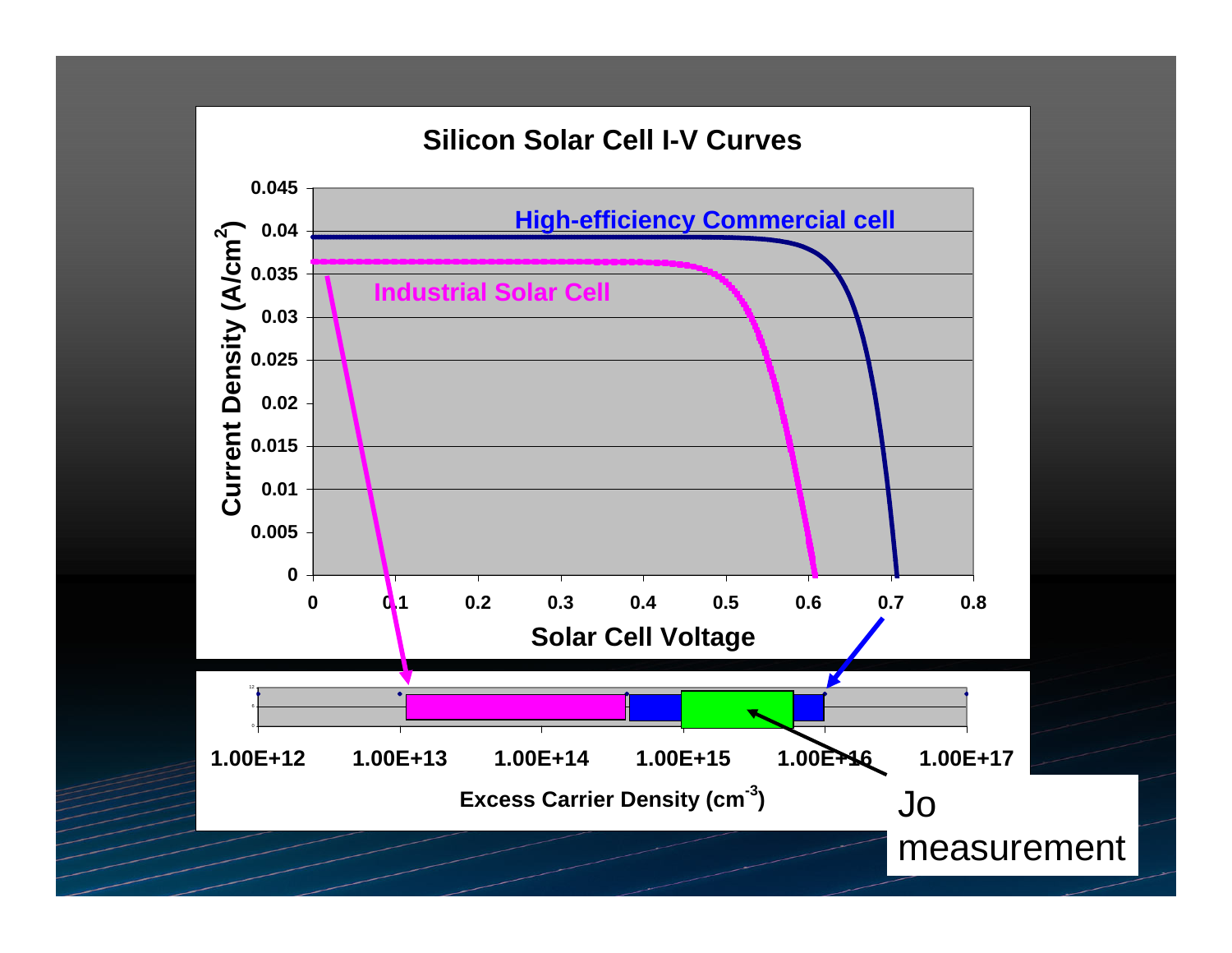# Interpretation of lifetime data

# Ingots and Blocks

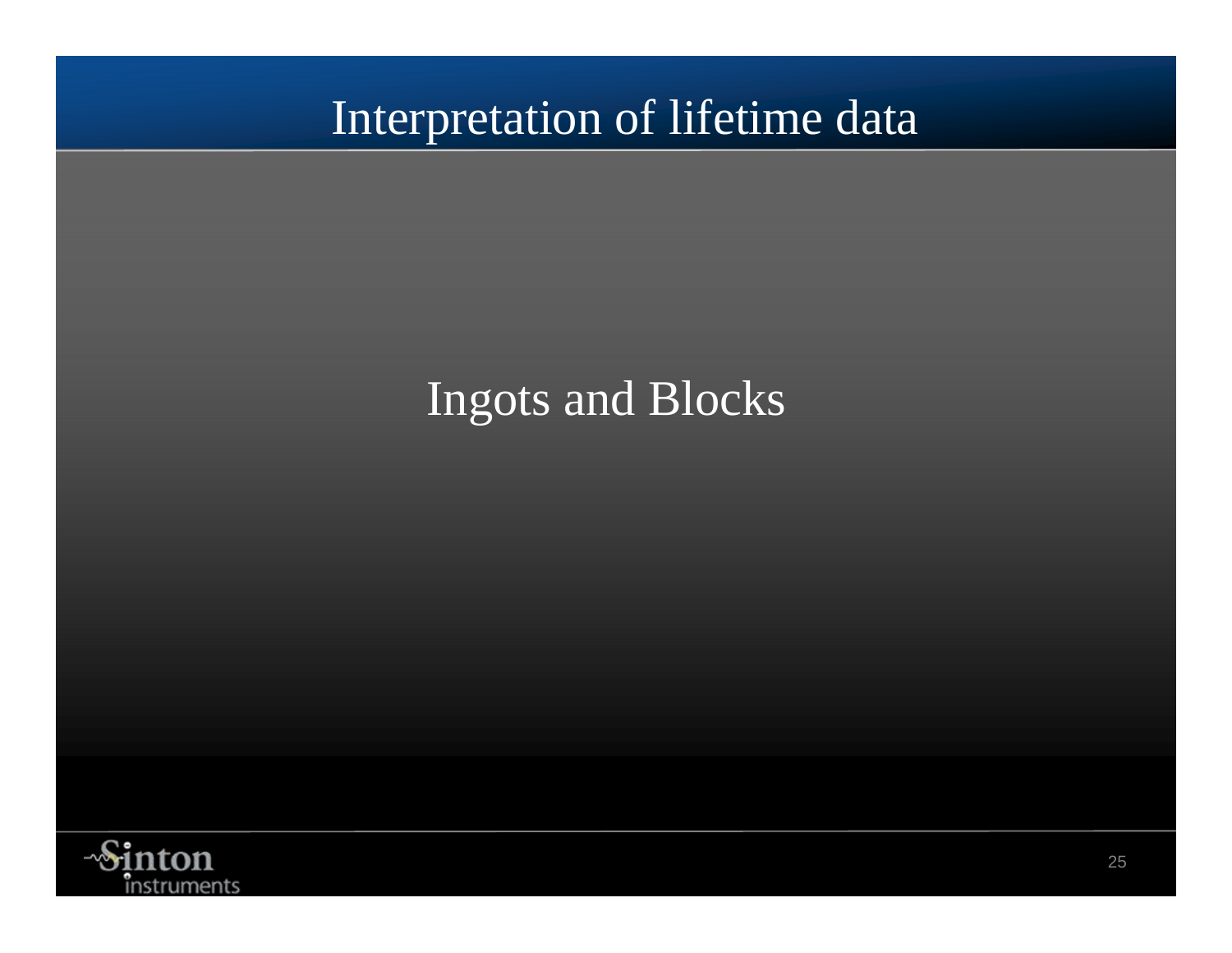## **Wavelength dependence for QSS lifetime measurements on blocks**



Electrons photogenerated near the surface recombine instantly, electrons created deep in the silicon live longer.

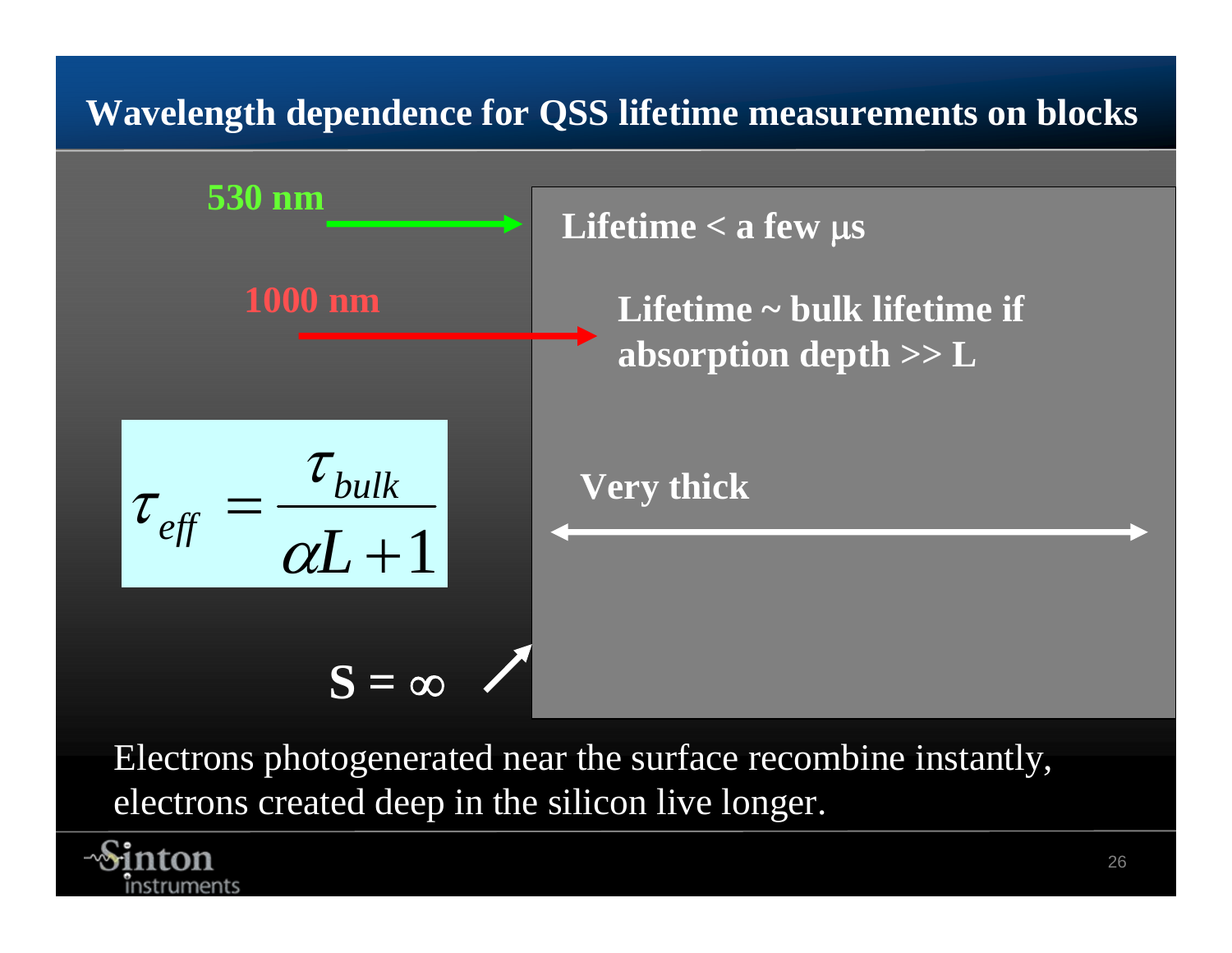#### **Monochromatic Light**



Analytical calculation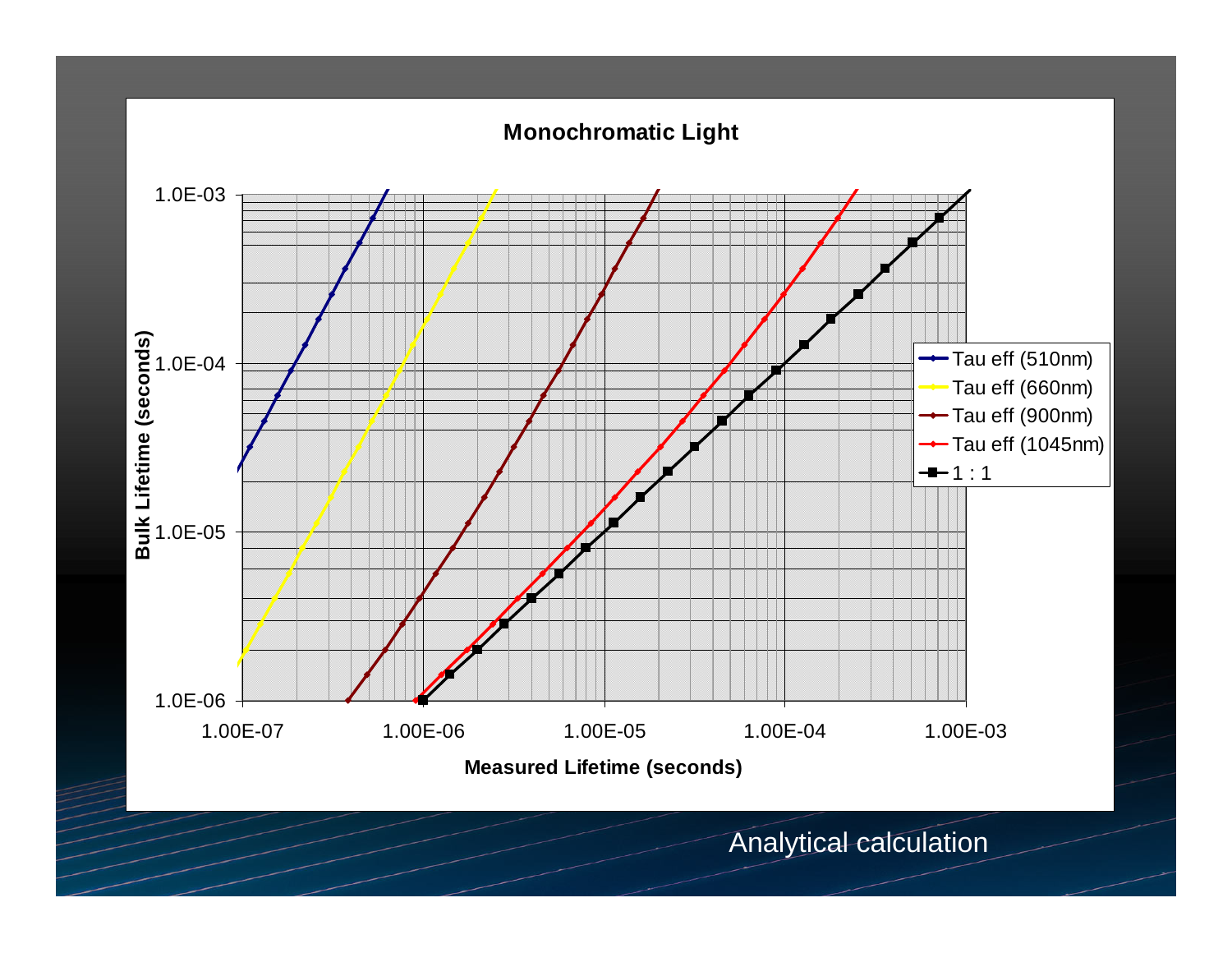**Broadband Light (filtered Xenon)**



**PC1D simulation**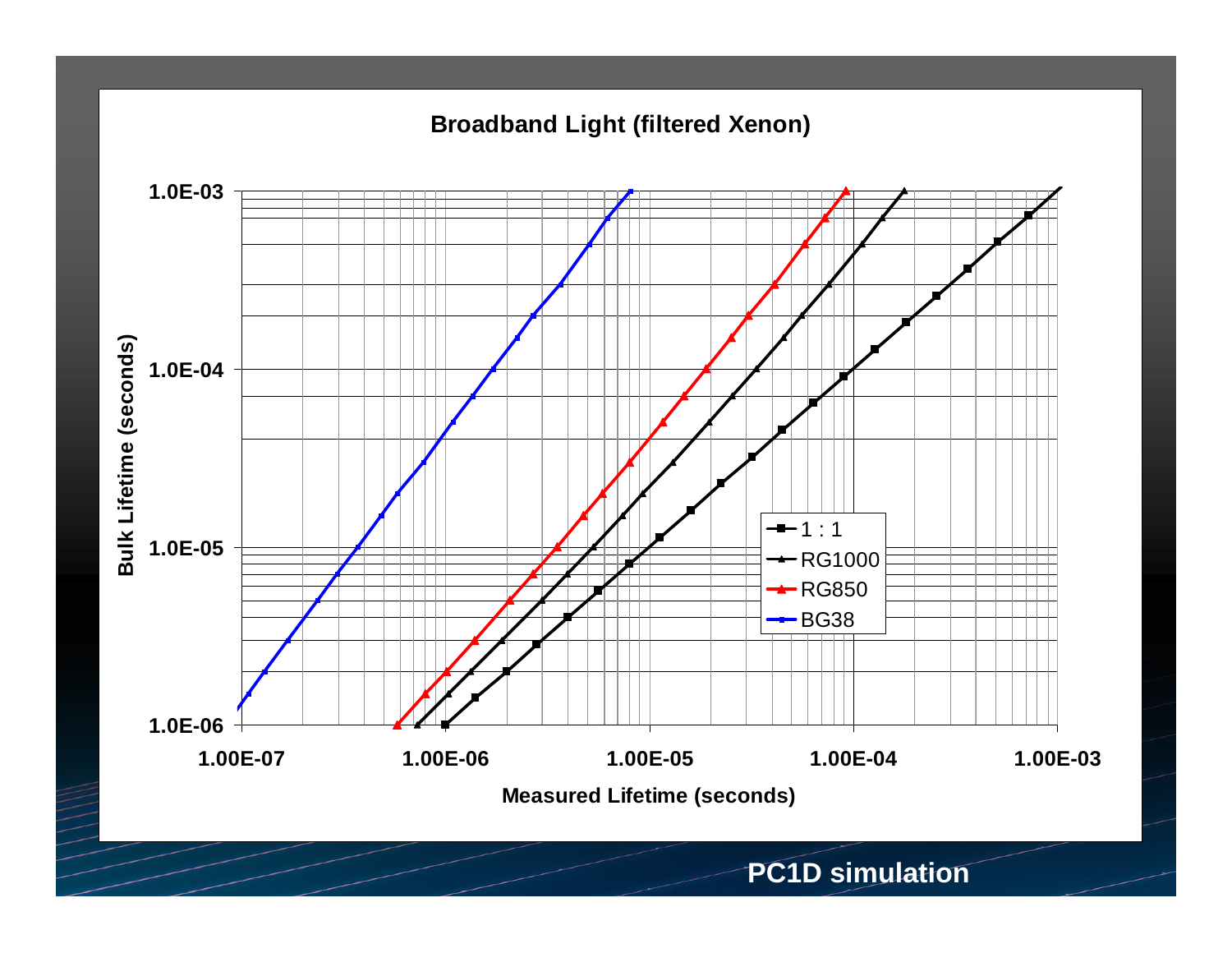# **What Carrier Density to Report (QSSPC)?**



instruments

Sinton et al. ECPVSEC Paris 2004, Bowden et al. JAP 2007.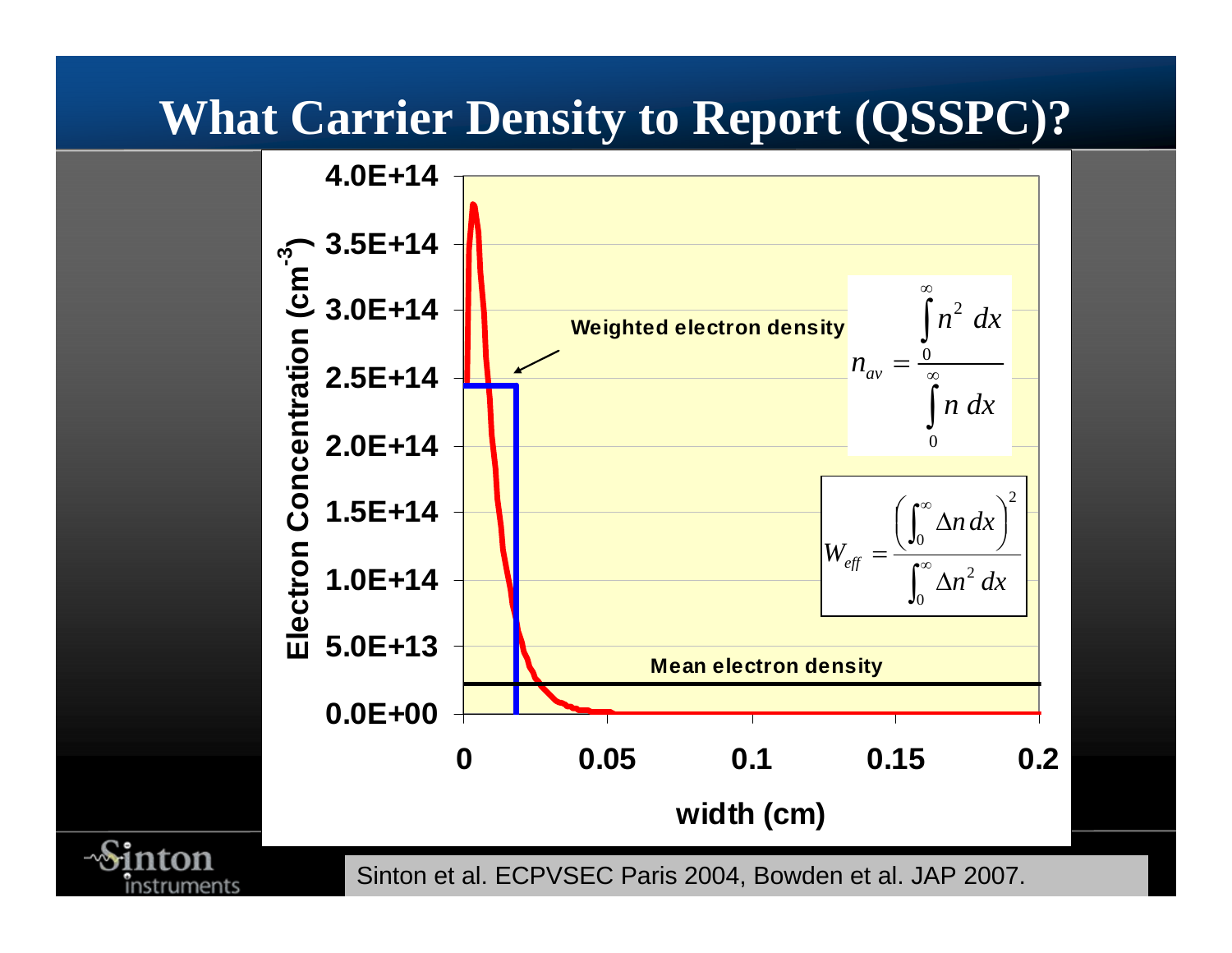# **High-lifetime silicon CZ or FZ boules**

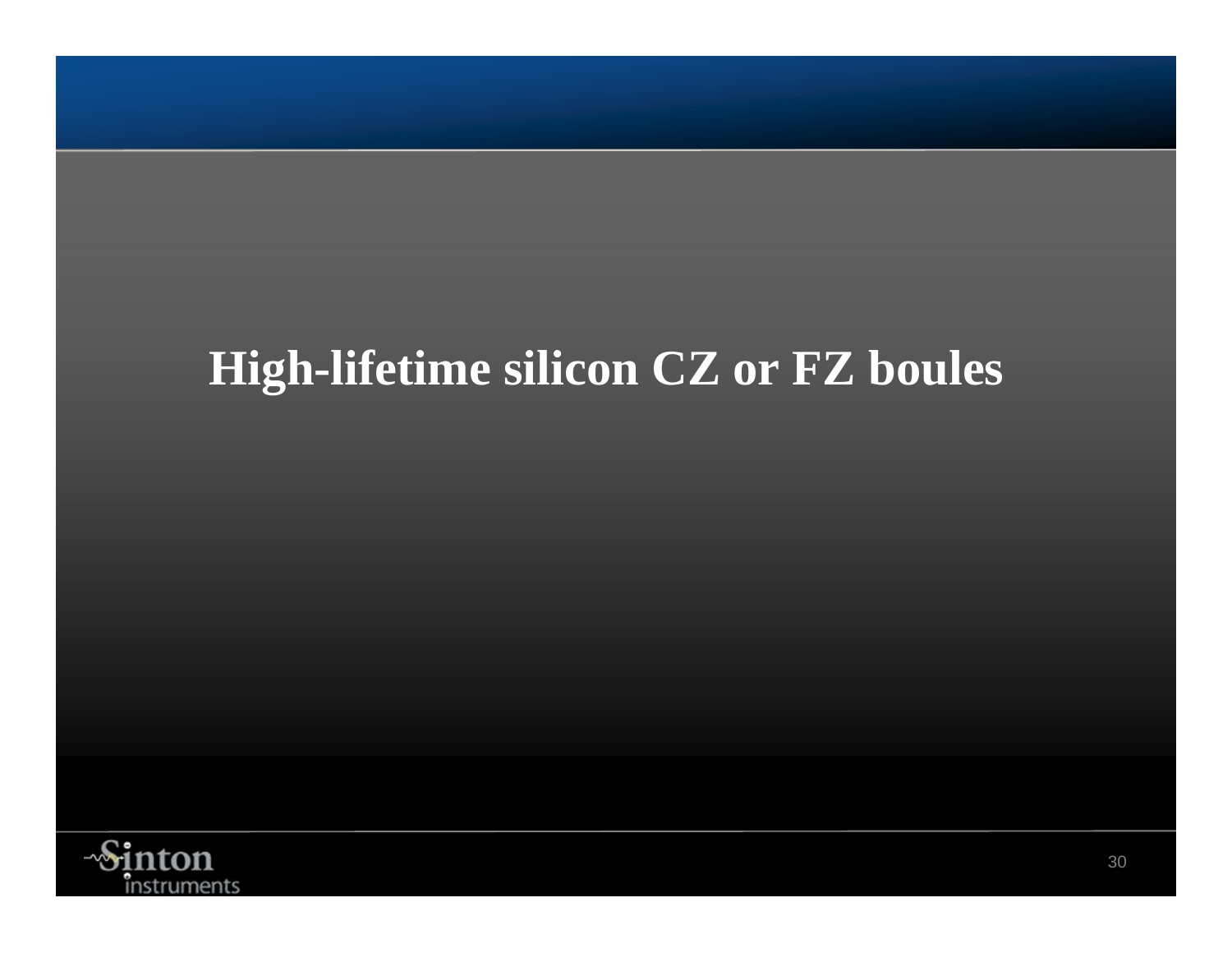# **Transient PCD on blocks or boules**





**PC1D simulations**

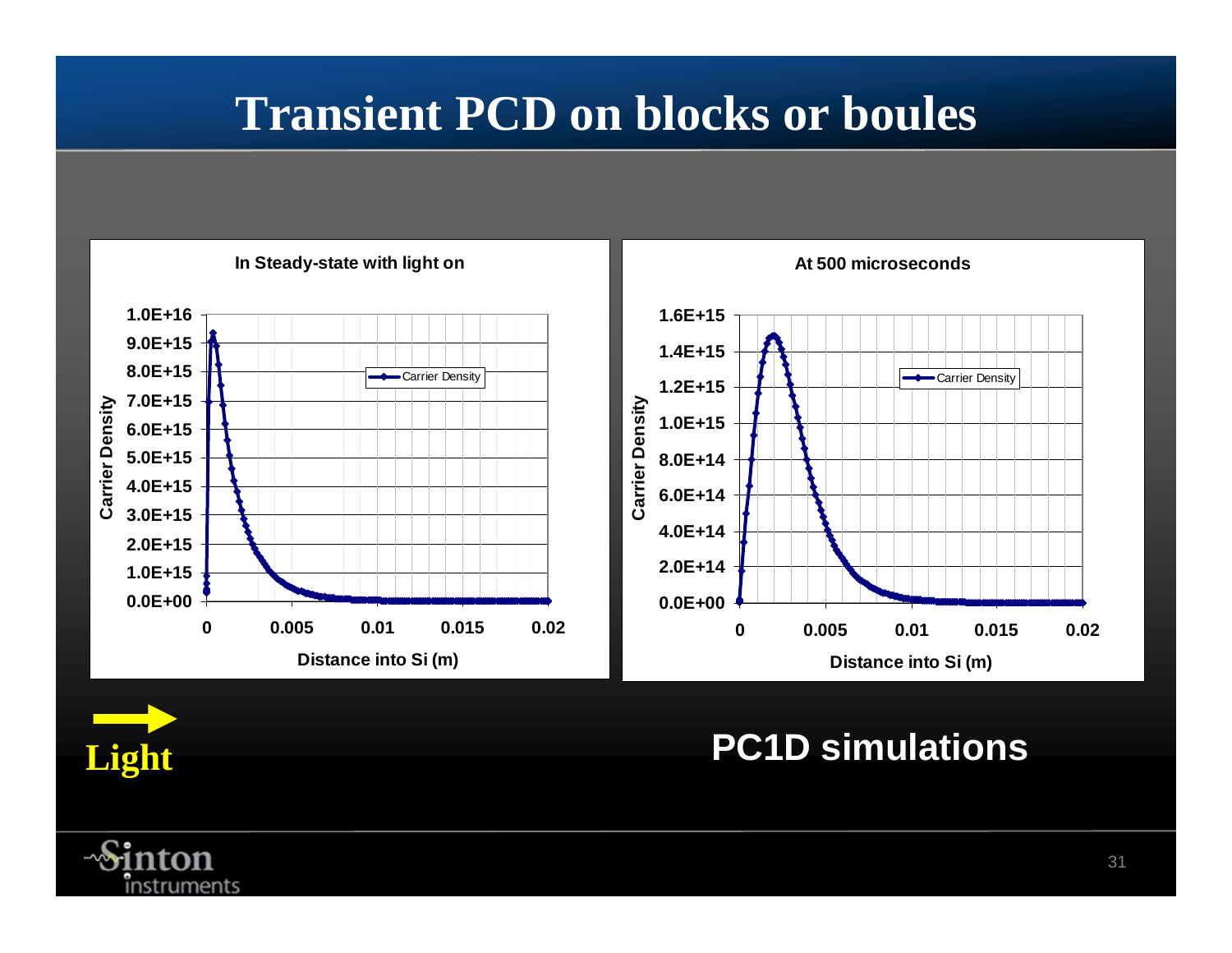### **Transient PCD on blocks or boules**



instruments

**PC1D simulations**

32 30 ms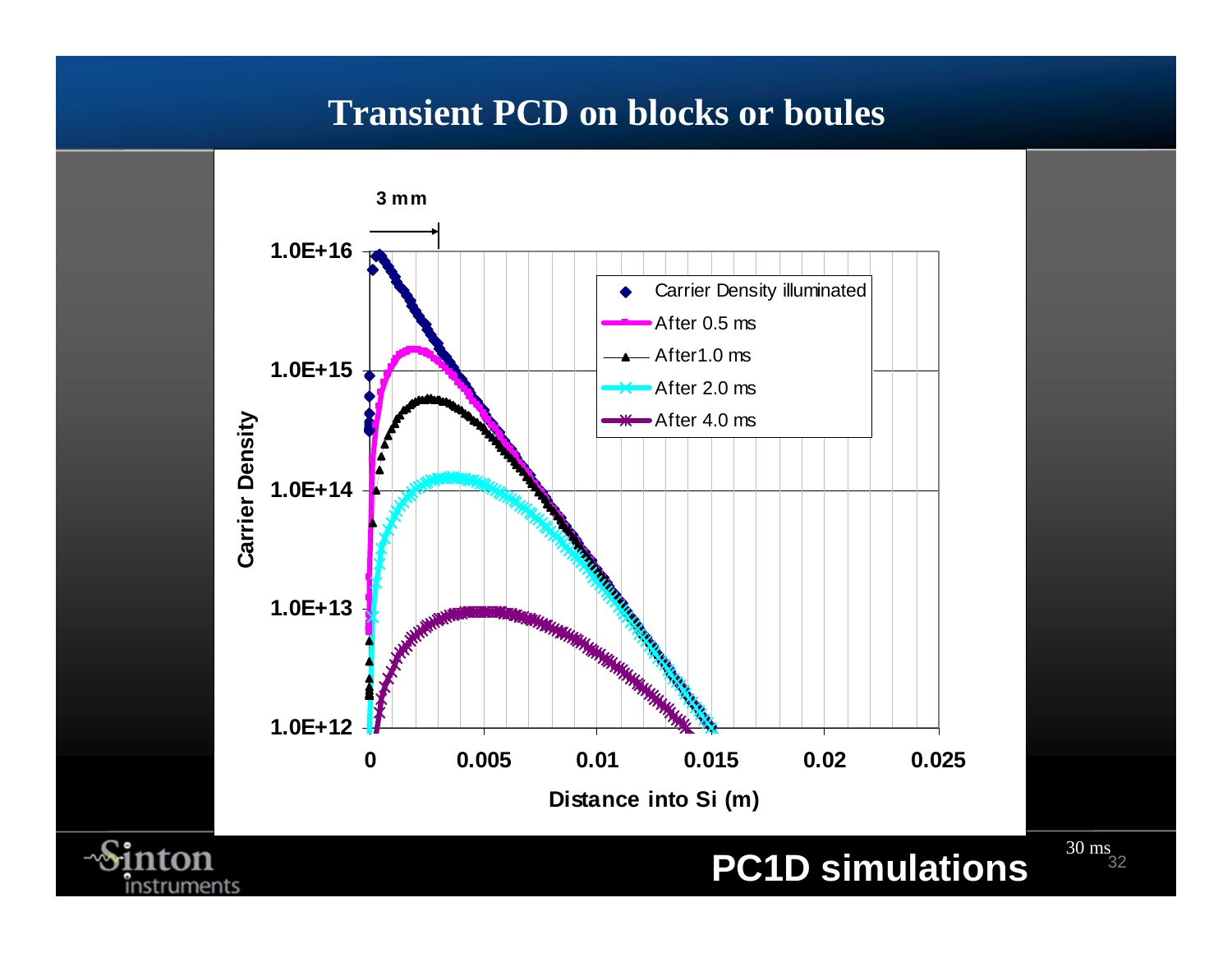# **Data: Taking Measurements**

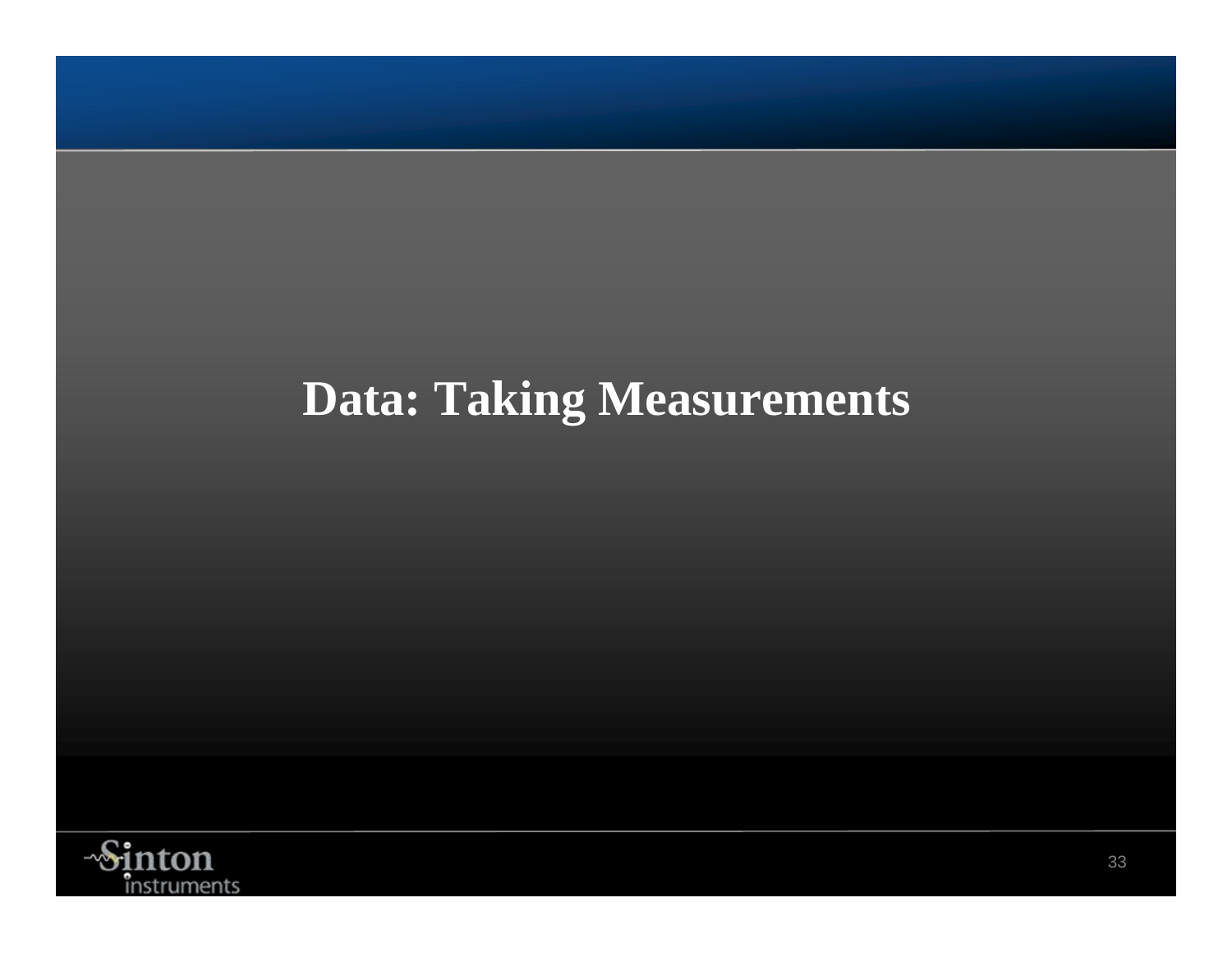## **How to actually do a lifetime measurement: 4 steps.**

- **1) Illuminate a sample, and measure the resulting signal with the sensor, (Raw data).**
- **2) Use a calibration curve to convert the signal into physical units.**
- **3) Convert the physical units into carrier density vs. time, illumination.**
- **4) Evaluate the excess-carrier recombination lifetime by applying the equations for the transient, QSS, or steadystate case.**

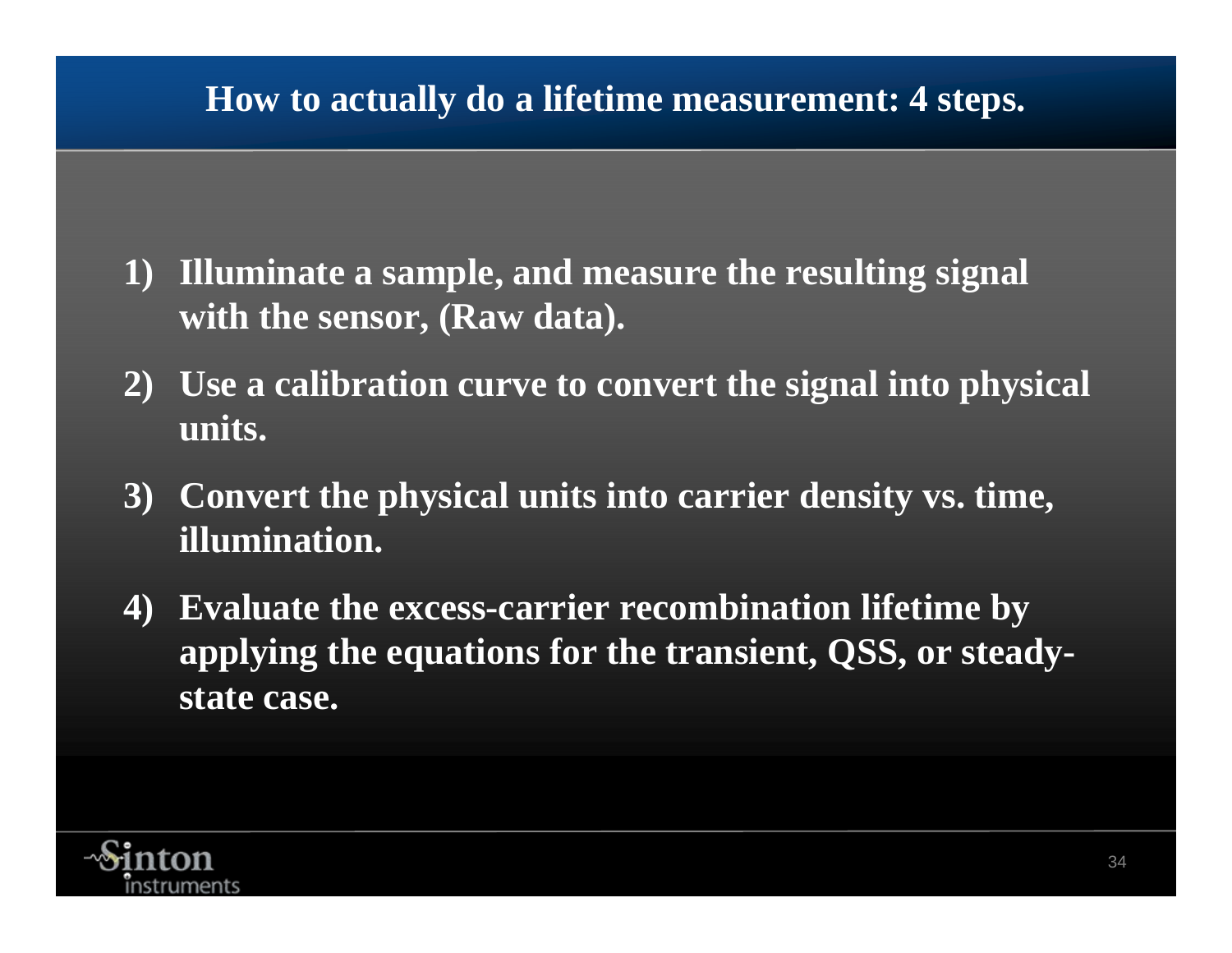### **Table 2. Parameters to Report (sufficient for comparison between labs and methods)**

|                           | Measured lifetime, $\tau_{\text{eff}}$                                                |
|---------------------------|---------------------------------------------------------------------------------------|
| <b>Results:</b>           | Carrier density (or range) to report lifetime                                         |
|                           | <b>Interpretation (if any):</b> S, $\tau_{\text{bulk}}$ , J <sub>oe</sub>             |
|                           | <b>Thickness</b>                                                                      |
|                           | Doping $(cm-3)$                                                                       |
| <b>Sample parameters:</b> | p- or n-type                                                                          |
|                           | <b>Surface passivation (front and back)</b>                                           |
|                           | <b>Transient, QSS, or Generalized</b>                                                 |
| <b>Analysis type:</b>     | <b>Excitation Wavelengths</b>                                                         |
|                           | <b>Trapping or DRM correction (if required)</b>                                       |
|                           | Light time profile                                                                    |
|                           | Sensor type and calibration to $\Delta n$                                             |
| Instrument                | Sense depth (ingot or block only unless sensitivity varies over a wafer<br>thickness) |
| parameters:               | <b>Photogeneration calibration</b>                                                    |
|                           | Detection area, number of points, method of averaging points (if any).                |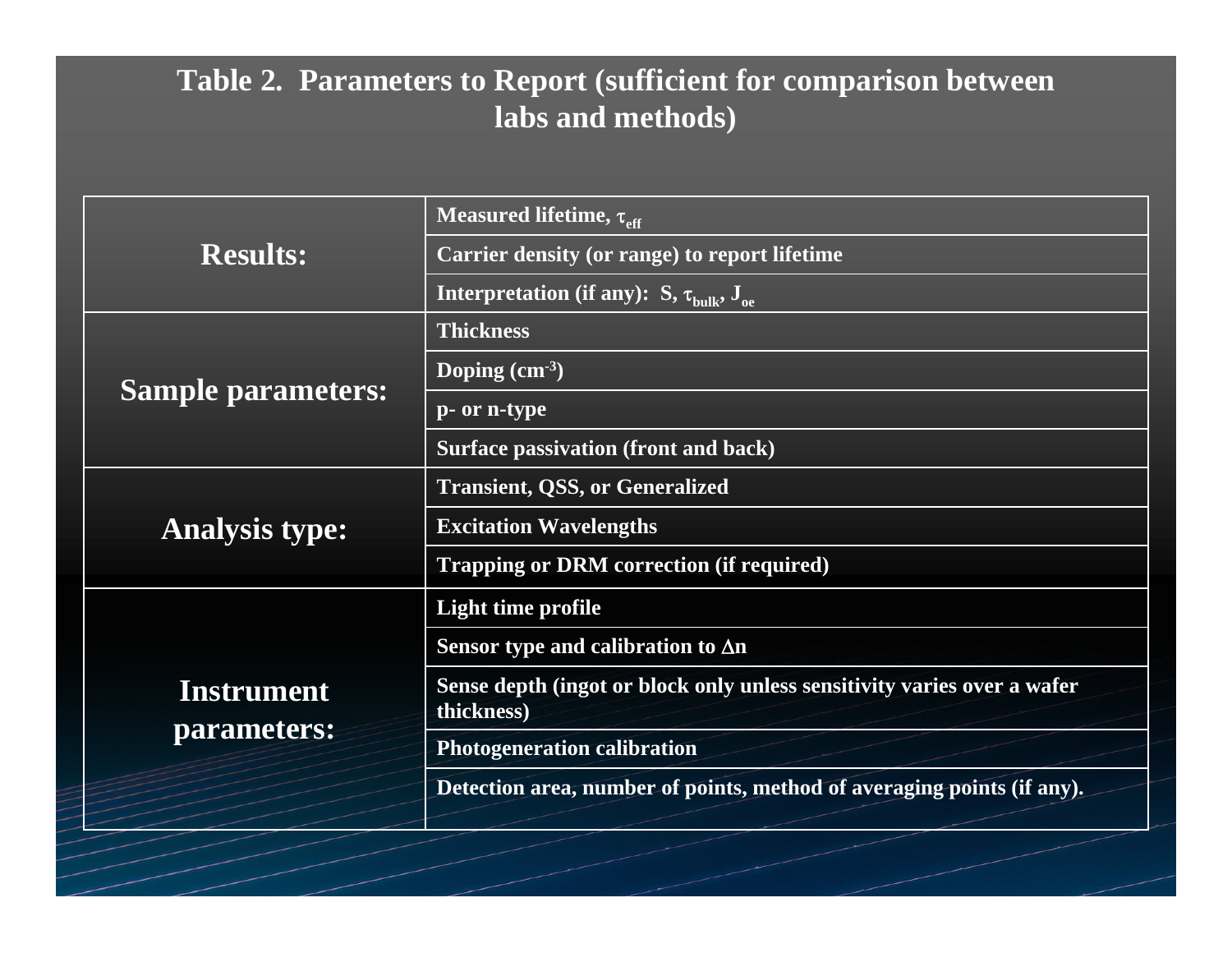### **Table 2. Parameters to Report (sufficient for comparison between labs and methods)**

|                           | Measured lifetime, $\tau_{\text{eff}}$                                                             |
|---------------------------|----------------------------------------------------------------------------------------------------|
| <b>Results:</b>           | Carrier density (or range) to report lifetime                                                      |
|                           | <b>Interpretation (if any):</b> $\overline{S}$ , $\tau_{\text{bulk}}$ , $\overline{J}_{\text{oe}}$ |
|                           | <b>Thickness</b>                                                                                   |
|                           | Doping $(cm-3)$                                                                                    |
| <b>Sample parameters:</b> | p- or n-type                                                                                       |
|                           | <b>Surface passivation (front and back)</b>                                                        |
|                           | <b>Transient, QSS, or Generalized</b>                                                              |
| <b>Analysis type:</b>     | <b>Excitation Wavelengths</b>                                                                      |
|                           | <b>Trapping or DRM correction (if required)</b>                                                    |
|                           | Light time profile                                                                                 |
|                           | Sensor type and calibration to $\Delta n$                                                          |
| <b>Instrument</b>         | Sense depth (ingot or block only unless sensitivity varies over a wafer<br>thickness)              |
| parameters:               | <b>Photogeneration calibration</b>                                                                 |
|                           | Detection area, number of points, method of averaging points (if any).                             |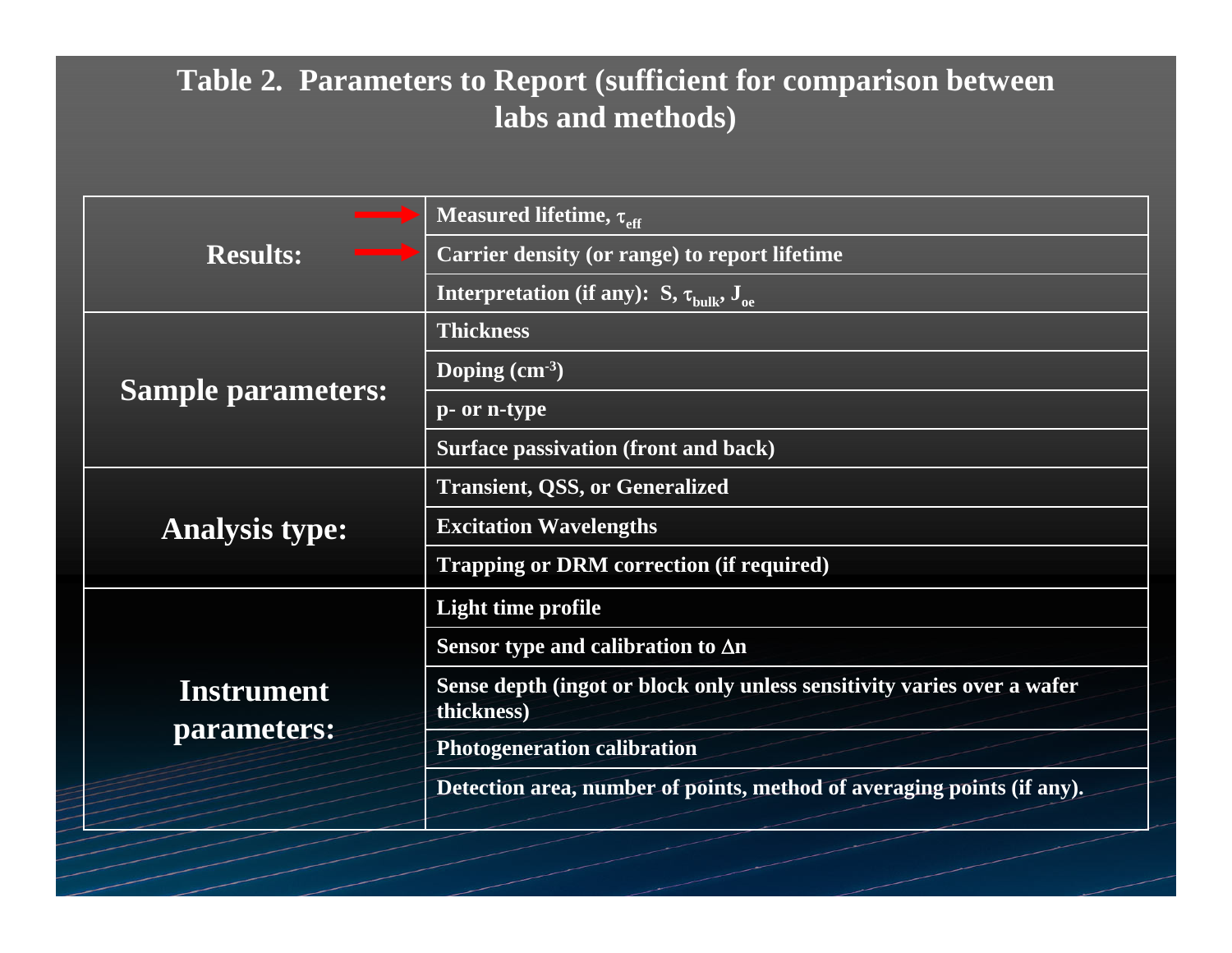### **Parameters to Report (sufficient for comparison between labs and methods)**

#### Results:

| <b>Result description</b>         | <b>Symbolic</b>   | Value | <b>Units</b>         |
|-----------------------------------|-------------------|-------|----------------------|
| Measured effective lifetime       | $T_{\text{eff}}$  |       | $seconds, ms, \mu s$ |
| Carrier density range             | An                |       | $cm^{-3}$            |
| Interpretation parameters [if     |                   |       |                      |
| any                               |                   |       |                      |
| Surface recombination             |                   |       | $cm^2/s$             |
| <b>Bulk lifetime</b>              | $\tau_{\rm bulk}$ |       | seconds, ms, us      |
| <b>Emitter saturation current</b> | $J_{\alpha e}$    |       | A/cm <sup>2</sup>    |
| Other                             |                   |       |                      |

#### Interpretation Notes:

#### Sample Parameters:

| <b>Parameter description</b>        | <b>Symbolic</b> | Value | <b>Units</b> |
|-------------------------------------|-----------------|-------|--------------|
| Sample thickness                    | W               |       | $cm, \mu m$  |
| Doping concentration                | $N_A(N_D)$      |       | $cm^{-3}$    |
| Doping type                         | n/p             |       |              |
| Surface passivation, front and back | ▀               |       |              |
| Defect state [if applicable]        | ▄               |       |              |
| Fe dissociation level               | ▄               |       |              |
| <b>B:O</b> degradation level        | =               |       |              |
| Other                               |                 |       |              |

#### Analysis type:



Quasi‐steady‐state (QSS) Generalized

| Excitation wavelengths/frequencies                            |  |
|---------------------------------------------------------------|--|
| Transfer function $\tau_{\text{eff}}$ to $\tau_{\text{bulk}}$ |  |
| Trapping or DRM correction [if any]                           |  |

#### Instrument Parameters:

| <b>Parameter description</b>        | <b>Value</b> | <b>Units</b> |
|-------------------------------------|--------------|--------------|
| Light time profile                  |              |              |
| Calibration of photogeneration      |              |              |
| Sensor type                         |              |              |
| Calibration to ∆n                   |              |              |
| Sense depth                         |              | $cm, \mu m$  |
| Detection area                      |              |              |
| Area                                |              |              |
| Number of points                    |              |              |
| Method of averaging points [if any] |              |              |
|                                     |              |              |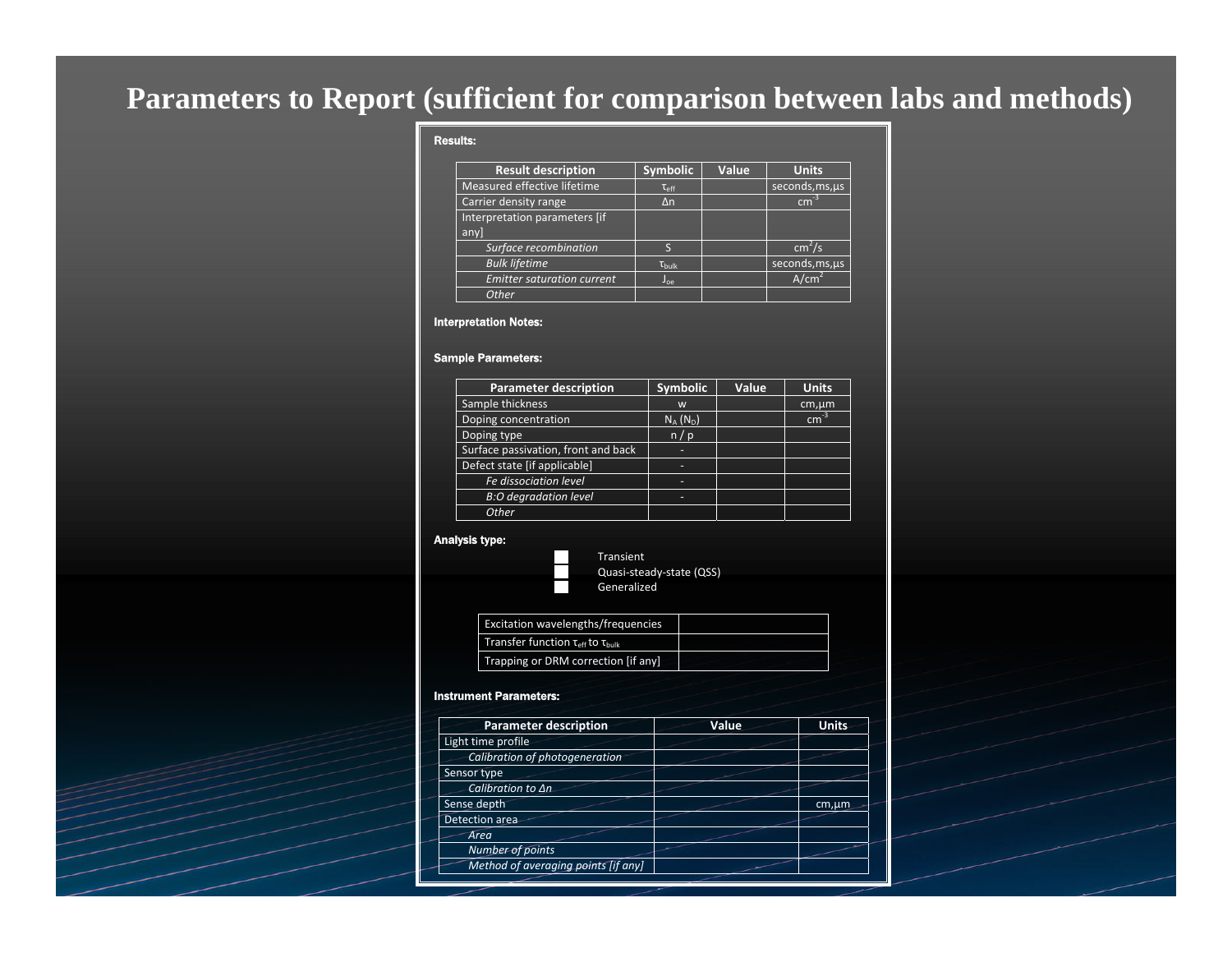## **Table 1. Parameters to Report (sufficient for comparison between labs and methods)**

#### Results:

| <b>Result description</b>         | <b>Symbolic</b>      | <b>Value</b> | <b>Units</b>       |
|-----------------------------------|----------------------|--------------|--------------------|
| Measured effective lifetime       | $\tau_{\text{eff}}$  |              | seconds, ms, us    |
| <b>Carrier density range</b>      | $\Delta n$           |              | $cm-3$             |
| Interpretation parameters [if     |                      |              |                    |
| anyl                              |                      |              |                    |
| Surface recombination             | S                    |              | cm <sup>2</sup> /s |
| <b>Bulk lifetime</b>              | $\tau_{\text{bulk}}$ |              | seconds, ms, us    |
| <b>Emitter saturation current</b> | $J_{oe}$             |              | A/cm <sup>2</sup>  |
| <b>Other</b>                      |                      |              |                    |

#### Interpretation Notes:

#### Sample Parameters:

| <b>Parameter description</b>        | <b>Symbolic</b> | <b>Value</b> | <b>Units</b> |
|-------------------------------------|-----------------|--------------|--------------|
| Sample thickness                    | W               |              | $cm, \mu m$  |
| Doping concentration                | $N_A(N_D)$      |              | $cm-3$       |
| Doping type                         | n/p             |              |              |
| Surface passivation, front and back |                 |              |              |
| Defect state [if applicable]        |                 |              |              |
| Fe dissociation level               |                 |              |              |
| <b>B:O</b> degradation level        |                 |              |              |
| <b>Other</b>                        |                 |              |              |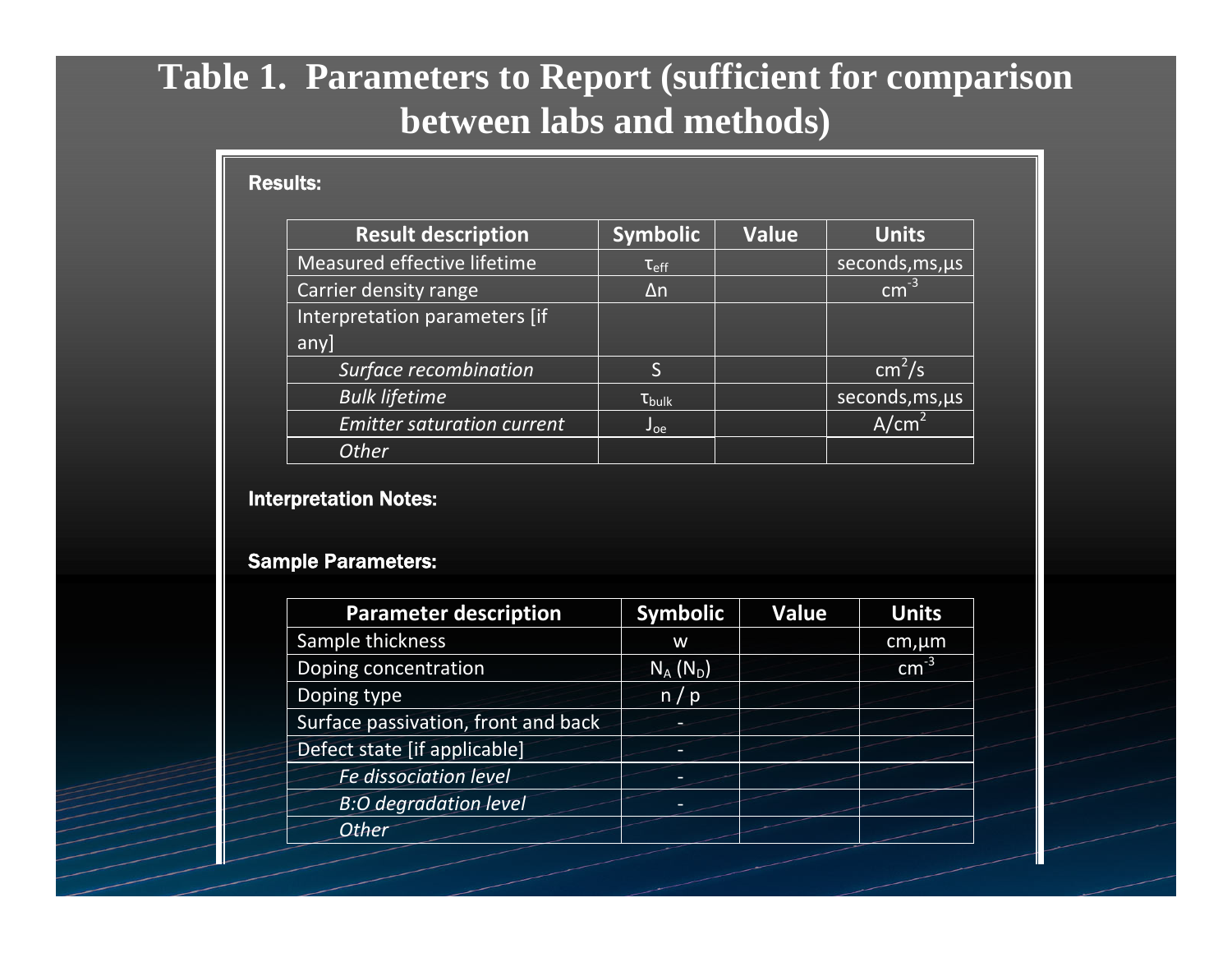### **Table 1. Parameters to Report (sufficient for comparison between labs and methods)**

| <b>Analysis type:</b> | <b>Transient</b>                                              |  |
|-----------------------|---------------------------------------------------------------|--|
|                       | Quasi-steady-state (QSS)<br>Generalized                       |  |
|                       | Excitation wavelengths/frequencies                            |  |
|                       | Transfer function $\tau_{\text{eff}}$ to $\tau_{\text{bulk}}$ |  |
|                       | Trapping or DRM correction [if any]                           |  |

#### Instrument Parameters:

| <b>Parameter description</b>        | <b>Value</b> | <b>Units</b> |
|-------------------------------------|--------------|--------------|
| Light time profile                  |              |              |
| Calibration of photogeneration      |              |              |
| Sensor type                         |              |              |
| Calibration to An                   |              |              |
| Sense depth                         |              | cm,µm        |
| Detection area                      |              |              |
| Area                                |              |              |
| Number of points                    |              |              |
| Method of averaging points [if any] |              |              |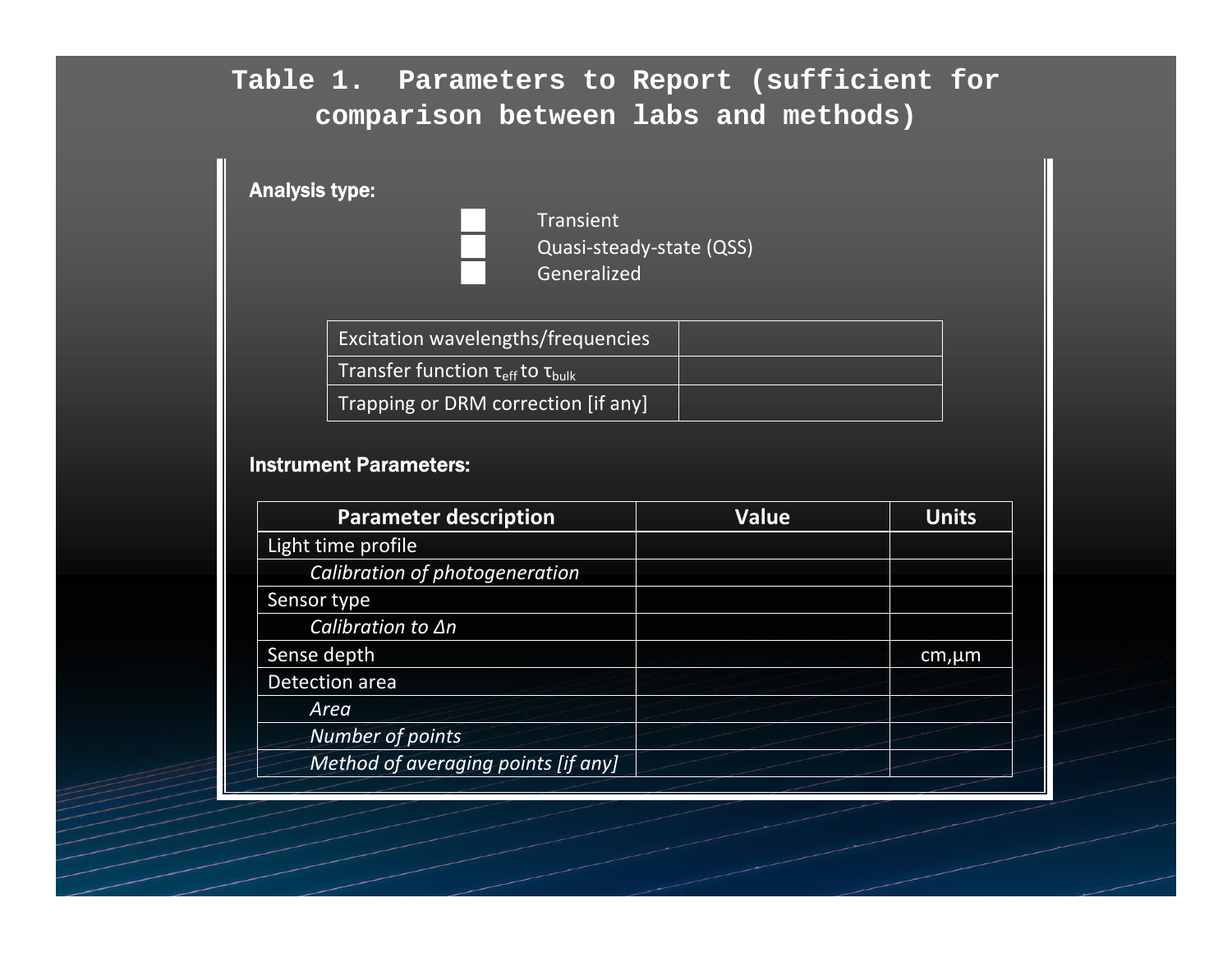### **One specific example:**

## **Carrier recombination measurements using an RF-eddy-current conductance sensor**

# **(RF-QSSPC, RF Transient PCD)**

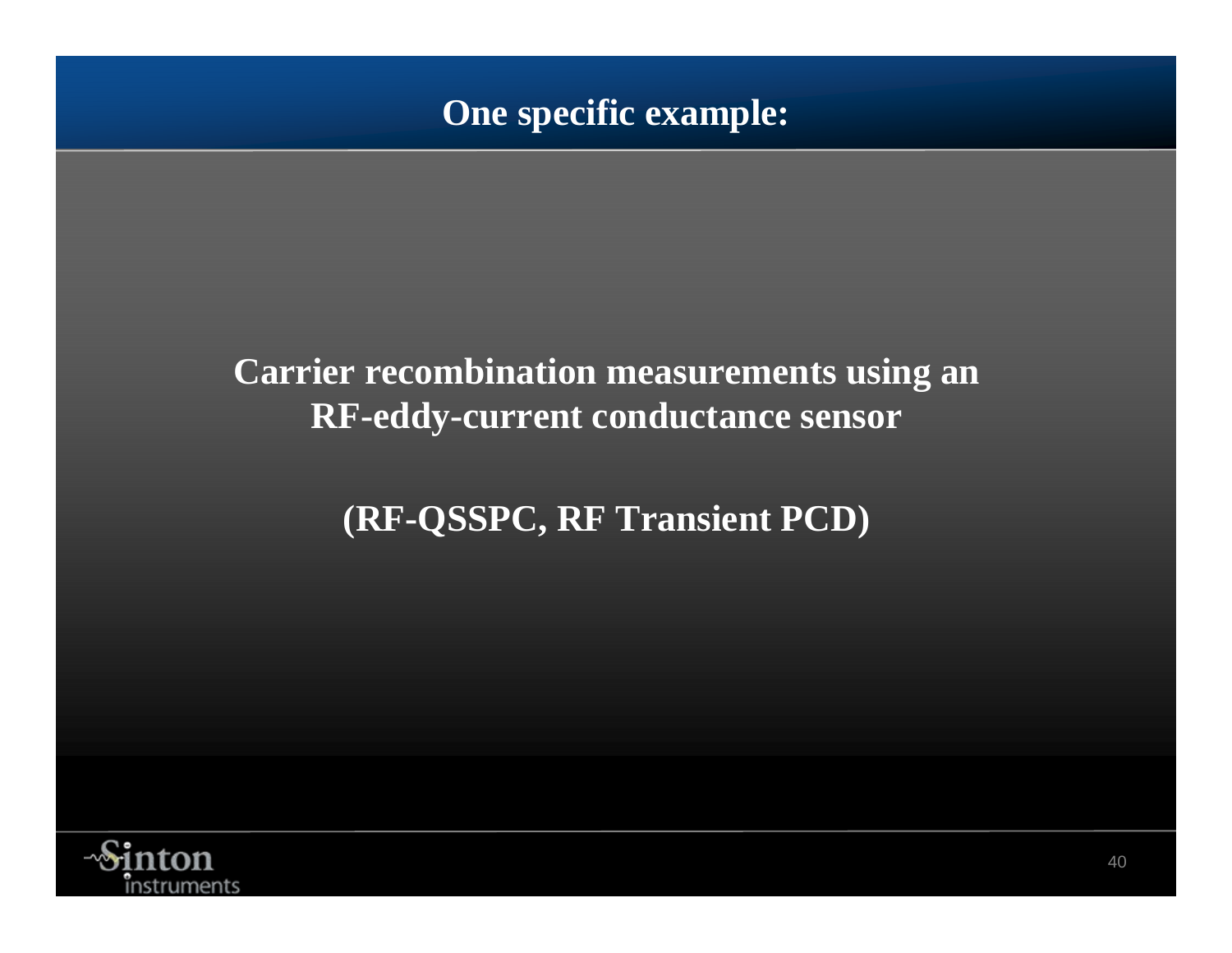

## Light source, reference intensity sensor, and photoconductance sensor.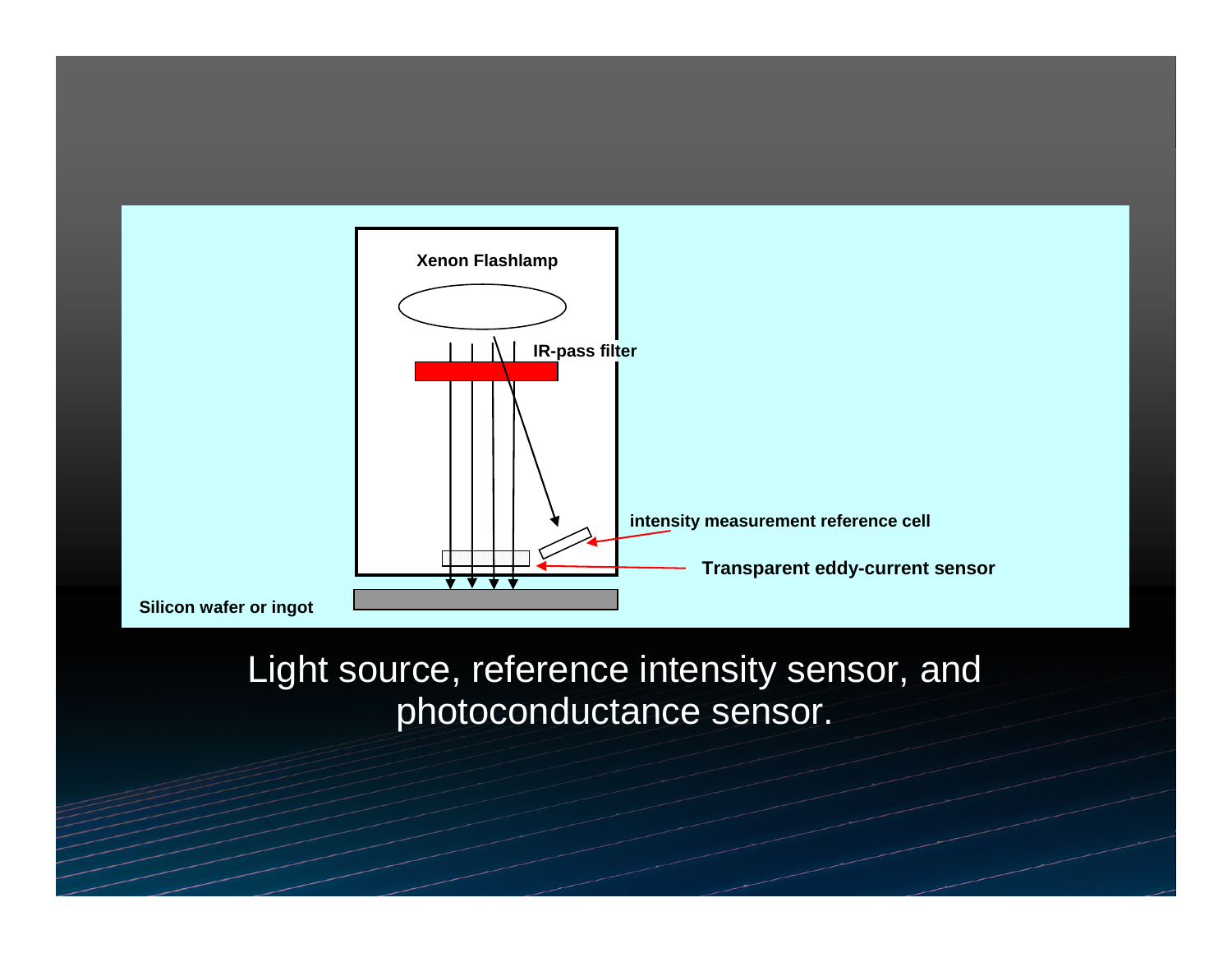### **Step 1: Take data.**



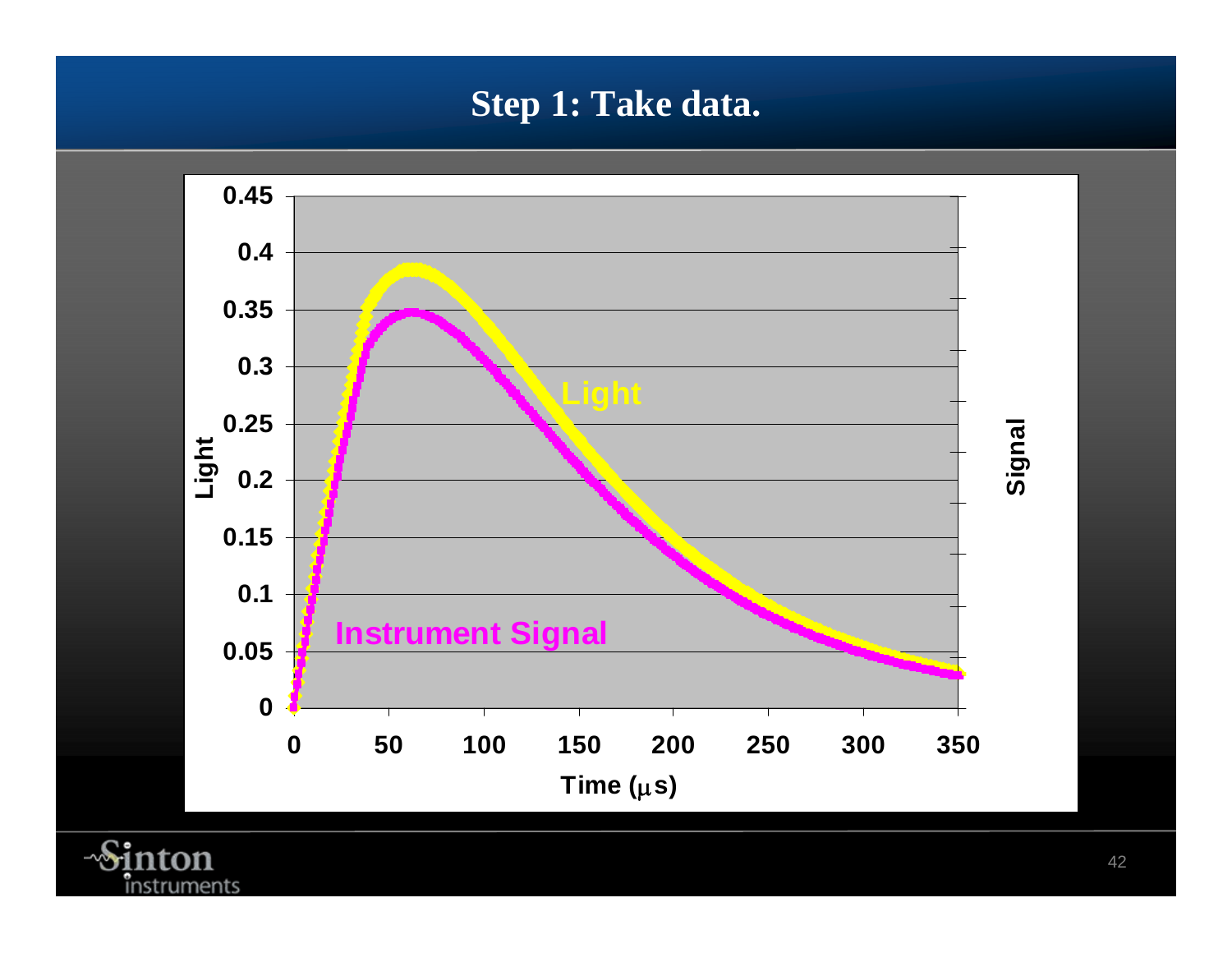## **Step 2: Conductance Calibration: Traceable to 4-point-probe**

**Lifetime Tester Calibration**



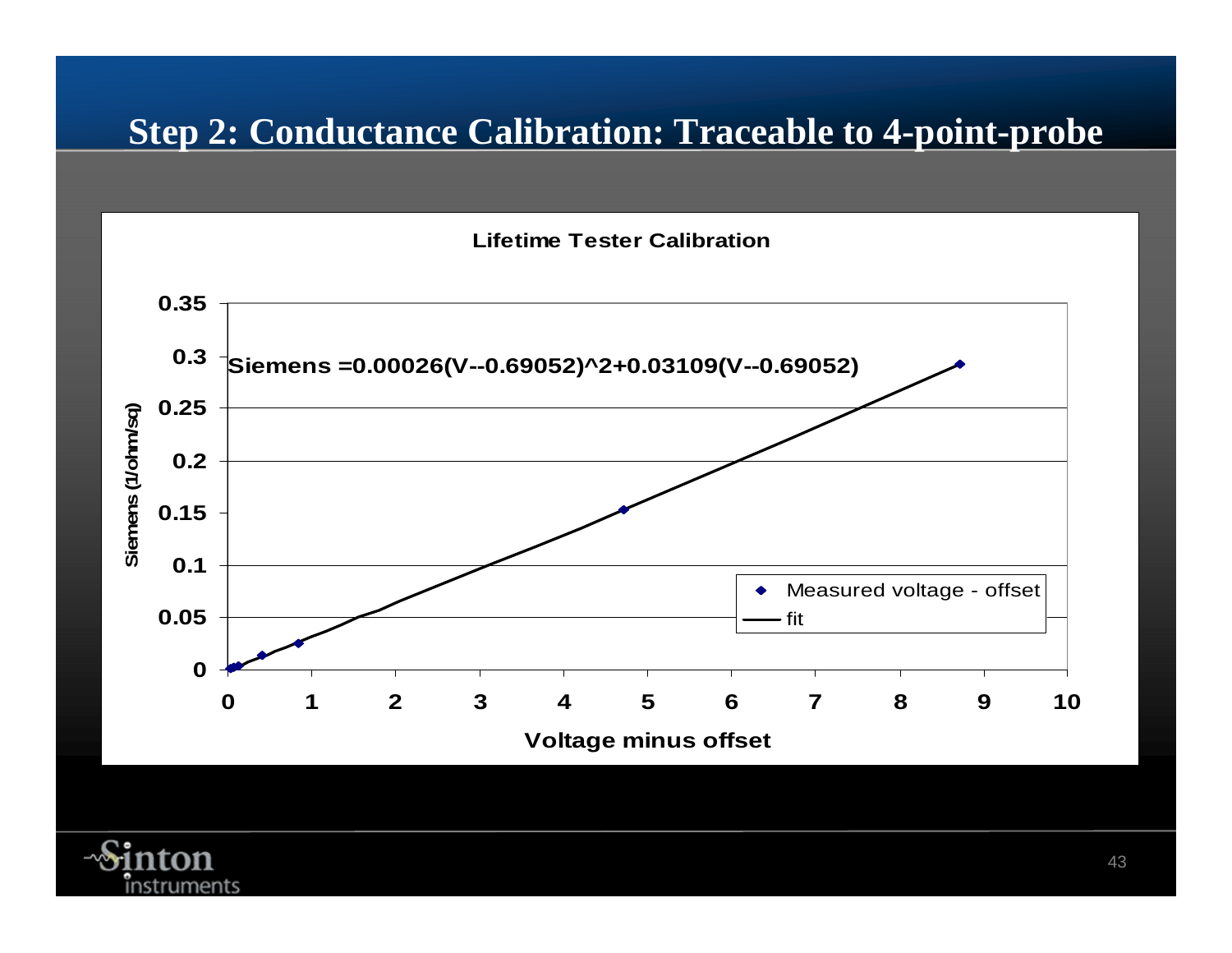• **The mobility equation converts the conductivity to an average carrier density.**

$$
\Delta n = \frac{\Delta \sigma}{qW(\mu_n(\Delta n, N_A) + \mu_p(\Delta n, N_A))}
$$

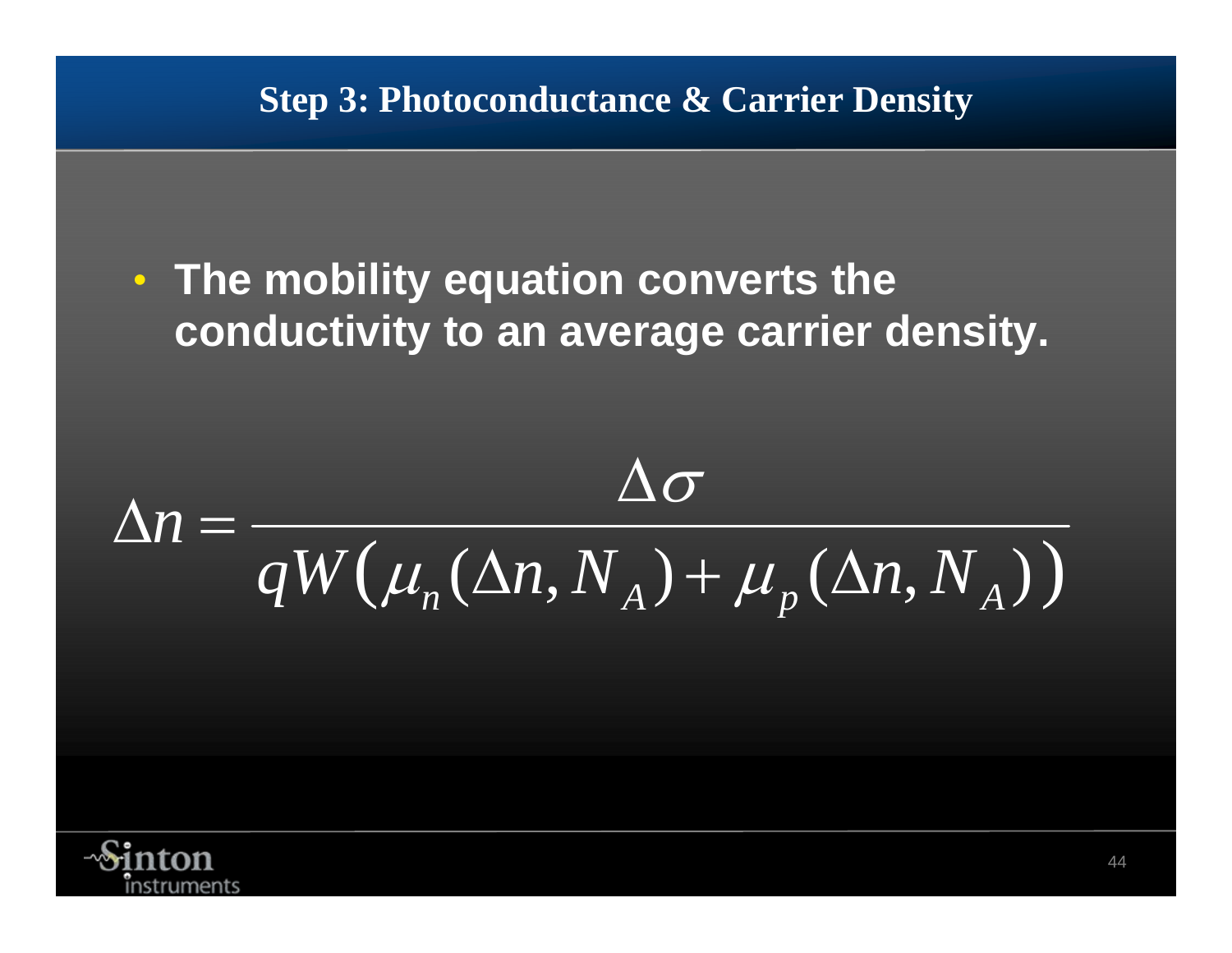### **Step 4: Carrier density vs. time & light.**



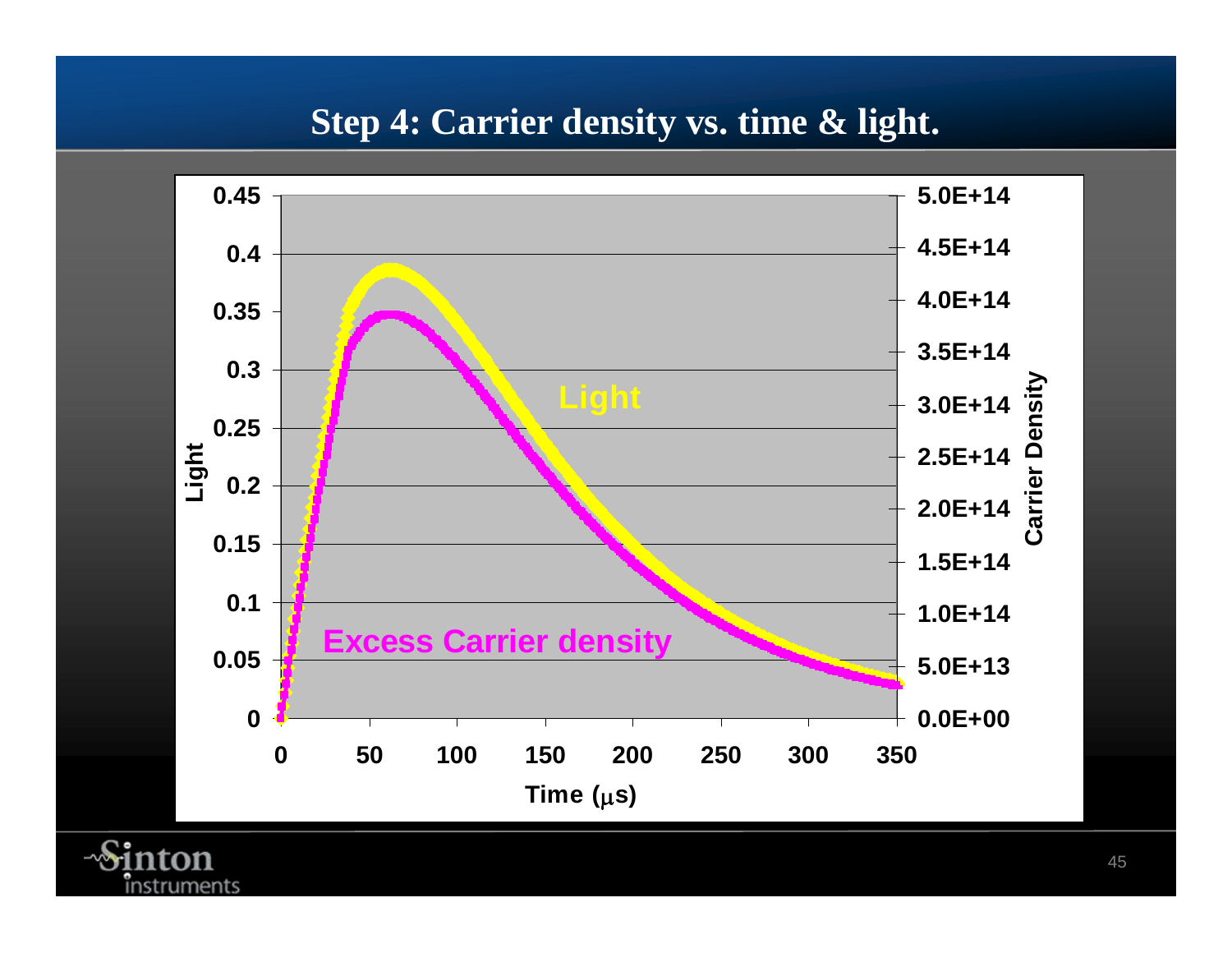

**Fig. 1. The recombination lifetime of a 3-ohm-cm B-doped CZ sample after degradation of the B:O defect[1]. This data was obtained by the QSSPC method[2] and has uncertainties less than 10% in both the lifetime and carrier-density axis.**